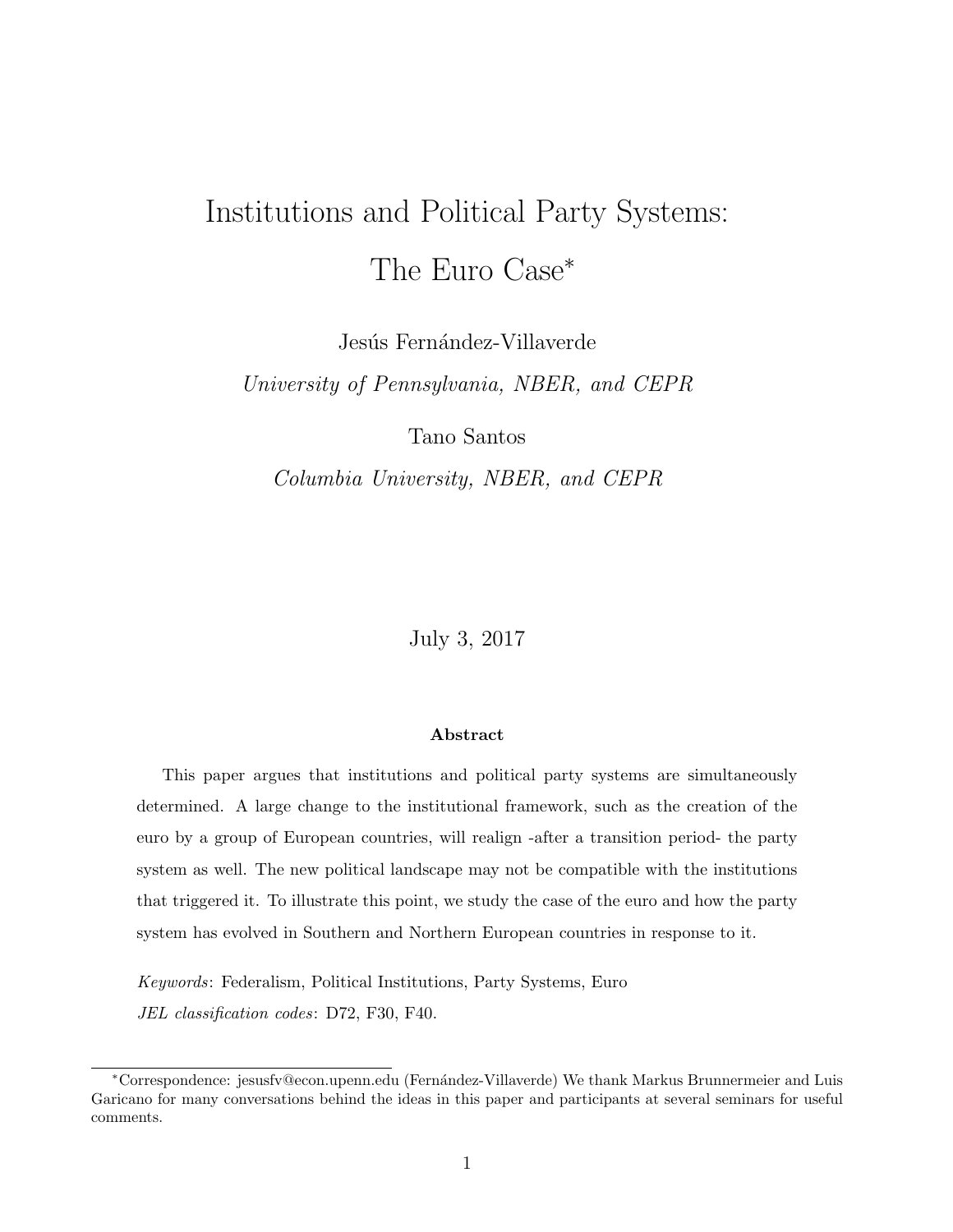## 1 Introduction

Institutions and political party systems are simultaneously determined by the choices of politicians, voters, and other agents. Institutions shape the political parties that appear, grow, and succeed in winning office and enacting legislation. Parties, in turn, try to change the political institutions (both formal and informal) in ways that favor their goals and the interests of their voters. Thus, when institutions are modified by an external force, such as a process of federal integration, party systems will mutate, and these mutations will feed back into how the institutions themselves evolve.

In this paper, we argue that this was the case in the design of the euro. Most Western European party systems were organized around a left-center pole (with a dominant social-democratic party, perhaps with a smaller competing party to the left from a more radical tradition) and a center-right pole (which mixed, in different proportions, liberal, Christian democrat, and conservative parties). Each of these poles amalgamated heterogeneous coalitions of voters and interest groups. For example, the center-right pole included small businessmen, liberal professionals, and the traditional religious middle classes. The left-center pole gathered support from low- and middle-skill workers, public-sector employees, and young voters. While these different constituencies often disagreed on priorities, a modus vivendi had been forged during the years of fast postwar growth in the countries of Northern Europe. These arrangements were extended to Southern European countries during the democratization wave of the 1970s. The subsequent party systems showed, for many decades, a considerable degree of stability and reliance.

The adoption of the euro and the policies required to sustain it in the face of the financial crisis of 2008 and its aftermath have irremediably damaged those coalitions. For example, many young and low-skilled workers face the prospect of decades of high taxation and low consumption growth required to pay the large public liabilities accumulated between 2008 and 2015 as well as the external debt piled up during the early years of the euro. And this adjustment has to occur without the possible benefits (for them) of an external devaluation that would erode the real value of the debt. Debt issuance has been geared to a large extent to maintain the social welfare benefits enjoyed by retirees, but also the unemployed. Thus, for these voters, breaking down the euro –or at least avoiding the policies required for its survival– has become an attractive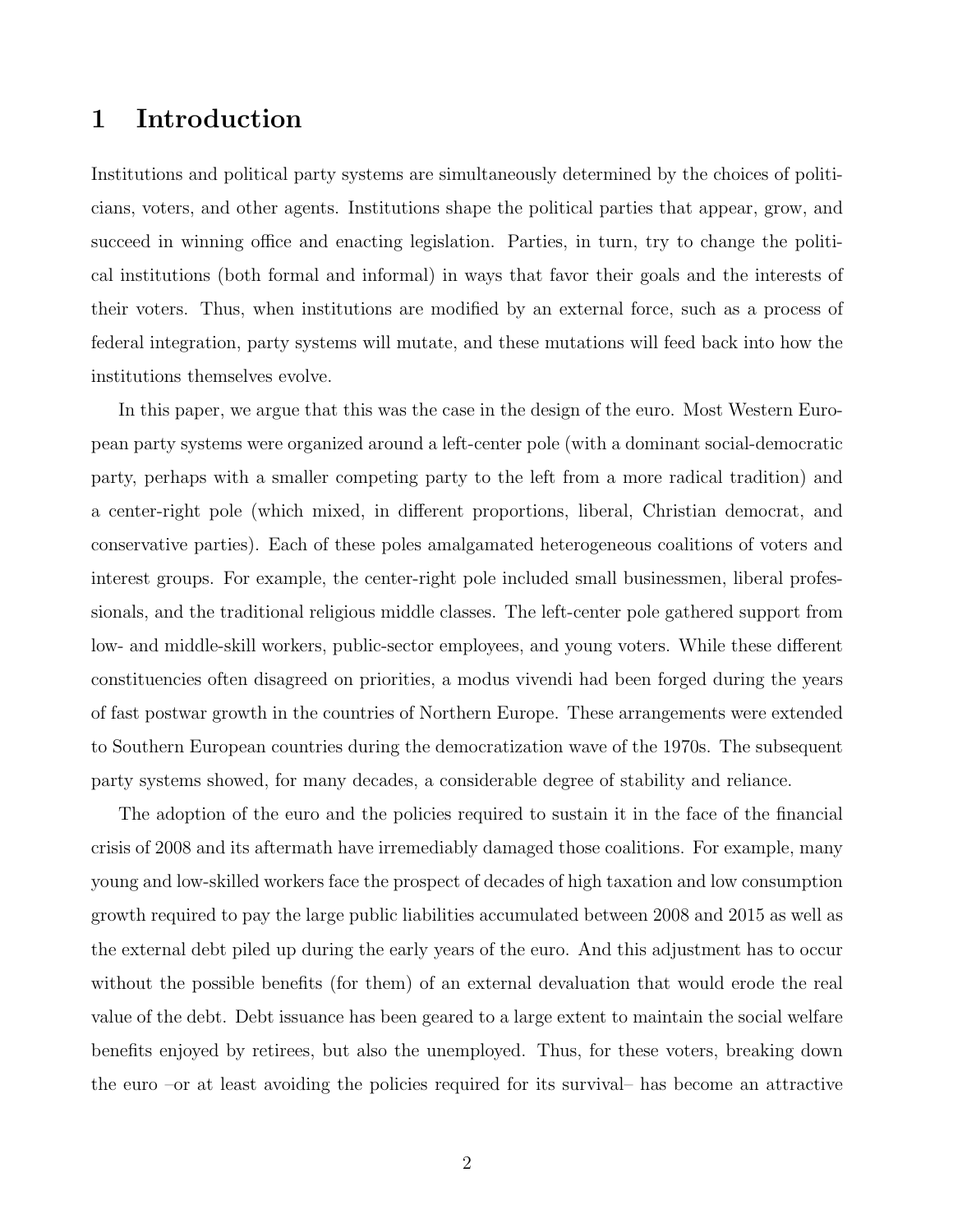option. At the same time, middle-skilled workers and older voters with financial assets and pension benefits have a vested interest in maintaining the status quo, including the euro and a policy of low inflation.

These contradictory cleavages have fractured the left-center pole in Spain, Portugal, and Greece into more conventional social democratic parties and new left-wing populist parties, such as Podemos, Bloco de Esquerda, and Syriza. Social democratic parties represent the interests of those who benefit immediately from the maintenance of the existing institutions of the welfare state and of the real value of the claims they have against it in the form of pensions and health care. These voters, who tend to be older, benefit much less from the option embedded in radical policies such as the abandonment of the euro. Instead, the "new left parties" capture the constituencies with diminished expectations. Their voters tend to be younger, have less immediate claims on the welfare state, and care more about improving their current prospects. Since the status quo does not bode well for the long-term fiscal sustainability of the welfare state (when current young voters would be old), young voters face a strong incentive for more radical departures from standard, "more-of-the-same," policies. The optionality embedded in a general reshuffling of the "economic cards" is, for them, a more attractive policy. At the heart of the division between different constituencies lies divergent assessments of the risks that each policy alternative represents. Furthermore, these changes have anchored themselves within les lieux de mémoire created by old historical turning points that seem to have been buried in these countries (such as the discussion regarding the constitutional design of postwar Europe, how to come to terms with the inheritance of past civil wars, and the policy choices that the left has made over the preceding decades).

A similar process, but from the center-right pole, has occurred in several Northern European countries. Here fractures run along different dimensions. A first source of tension is the realization that the sustainability of the euro may require some form of fiscal union and an ever deeper mutualization of risks. This splits traditional center-right constituencies into two groups: those who benefit from exchange-rate stability and a depreciated currency (anyone linked to the export sector) and those who might bear the tax burden associated with transfers inside the monetary union without being linked to the export sector, such as anyone associated with the local services economy. The first group is willing to consider deeper ties to preserve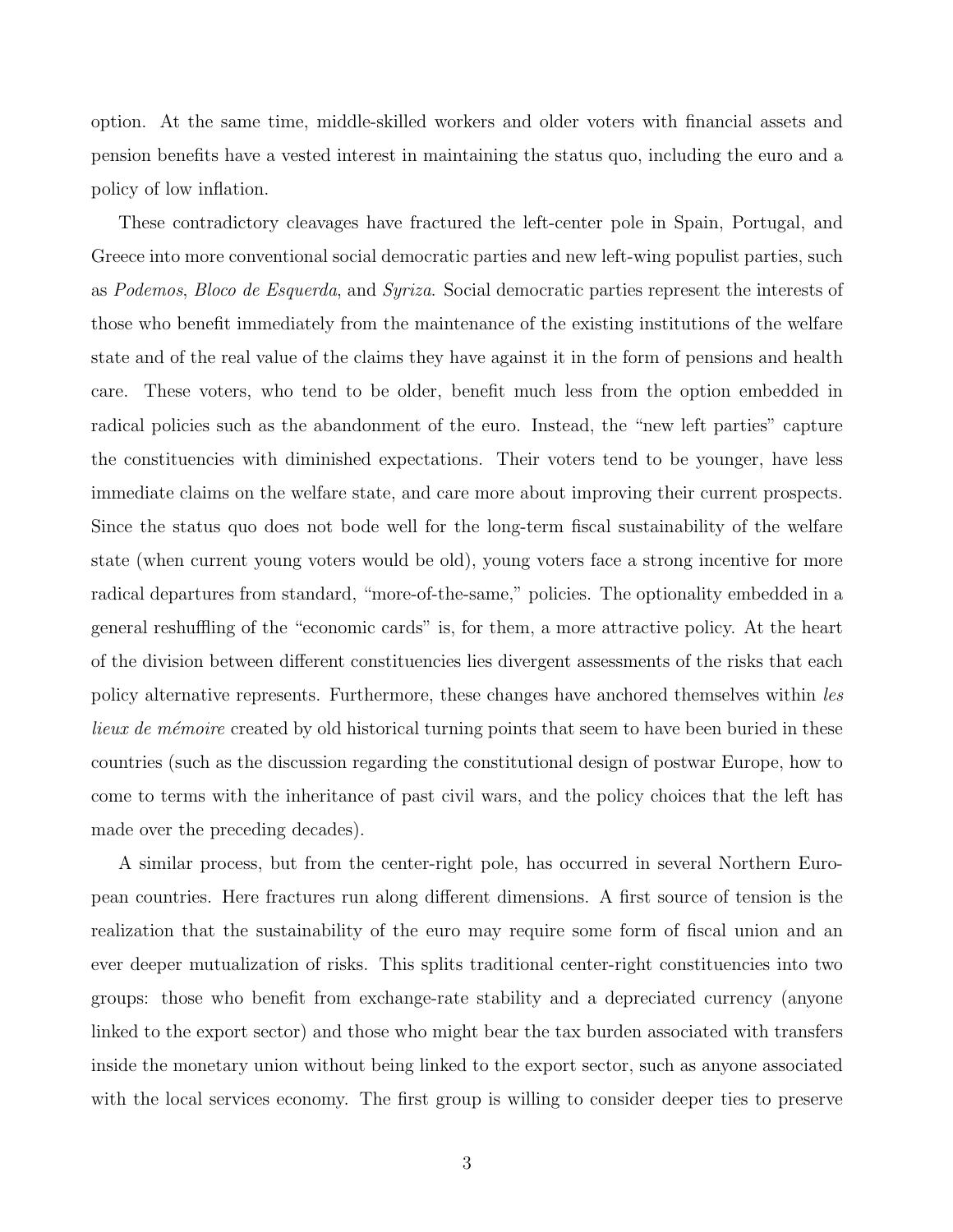the monetary union from which they benefit, whereas the second -though wary of the costs of undoing the euro- want to bound and put a limit on fiscal integration, such as any form of eurobonds or a system of deposit insurance at the European level to complete the banking union. An additional divide, but one closely connected to trade, relates to immigration. A consequence of the freedom of movement of people at the heart of the European Union has been a significant intra-European flow of workers. These flows open a new divide between those who benefit from the cheap-labor immigrants typically supply and those whose wages are potentially hurt by increased labor market competition. Technological progress adds to the woes of those exposed to these trends. Cultural displacement is an additional factor that cuts across political divides.

Note that immigration is a European Union concern (since this is the jurisdiction where the "four freedoms" of movement of goods, services, capital and people operate) and not just a Eurozone problem. Thus even in countries such as the United Kingdom that stayed outside the euro, the consequences of European integration have been a determining factor (although not the only one) in the outcome of the recent Brexit referendum.

In this paper, we will describe these forces and offer tentative arguments about how to analyze them. Of course, we are aware that other mechanisms were important in the political changes witnessed in Europe over the last few years. The historical cleavages of working class allegiance and religious identity that solidified, respectively, the electoral bases of social democrat and Christian democrat parties have been significantly eroded by technological change, structural transformation, and by the broad secularization of European societies. And, as proved by the success of Podemos in Spain, social media allow the electoral breakthrough of novel parties with limited budgets by letting their message reach voters without the mediation of traditional "gatekeepers." Finally, as briefly mentioned above, immigration has been central to the success of right-wing populist parties. Nevertheless, we find that the unheralded role of the euro has been crucial in catalyzing many of the previous forces.

We start now to develop the previous arguments in more detail by describing how Western European postwar politics was organized.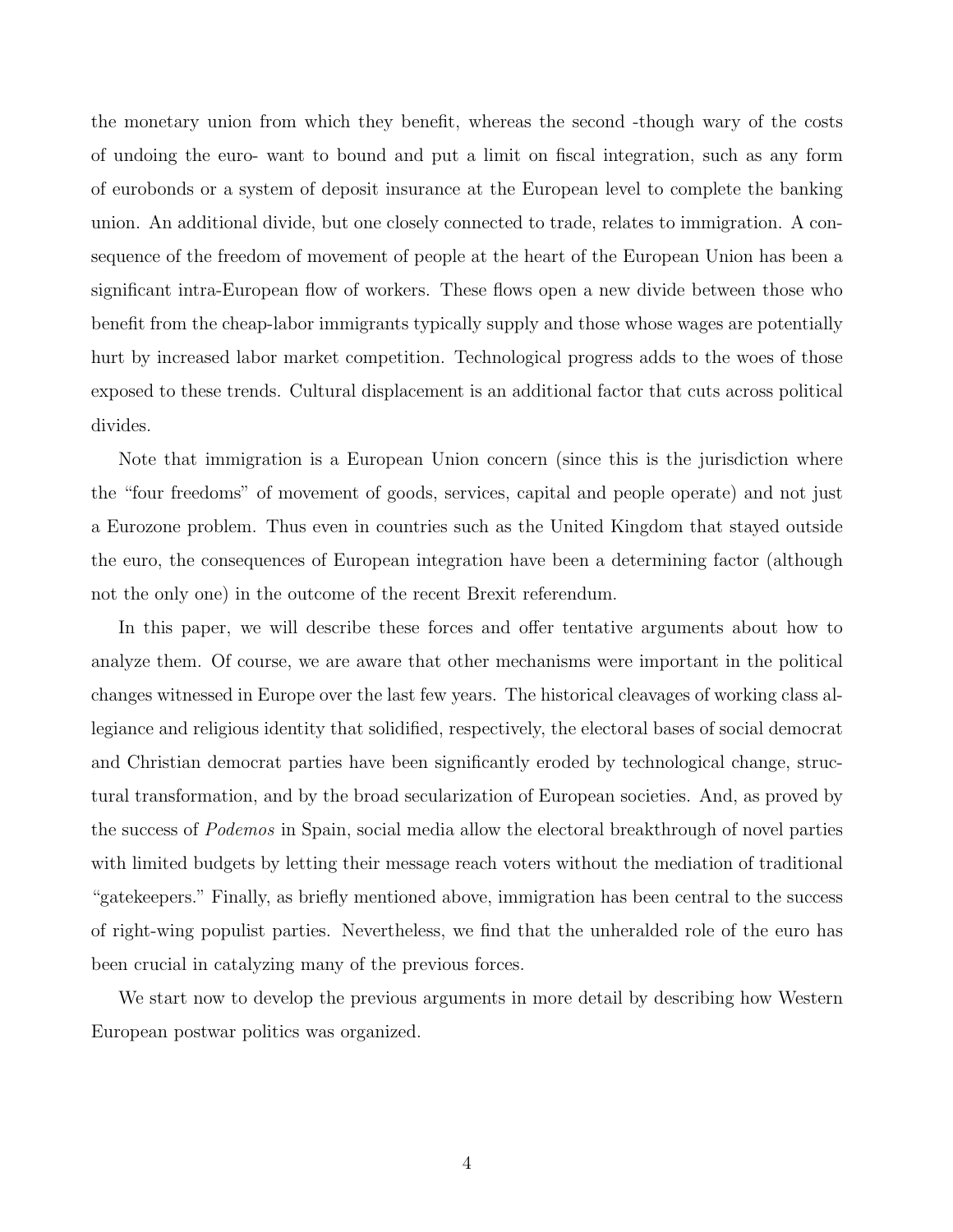# 2 Western European postwar politics

The end of World War II brought a period of peace and prosperity to Western Europe that few would have foreseen after the turbulent "Second Thirty Years' War" of 1914-1945. Many forces contributed to this era: the U.S. security guarantee to its European allies, the new geostrategic reality inaugurated by nuclear weapons, the reopening of international trade, and cheap energy. But a key element was the creation of party systems in most Western European countries that reflected a broad consensus among political and social elites regarding the basic constitutional and economic arrangements of postwar Europe.

First, the defeat of fascism irremediably tainted the old right-wing national conservative parties. These political creeds, due to their more or less open cooperation with fascism, either disappeared or were pushed to fringe positions. In Germany, for instance, there were no political heirs to the German National People's Party (Deutschnationale Volkspartei, DNVP).<sup>[1](#page-4-0)</sup> The DNVP had reached as high as 20.5 percent of the votes during the Weimar Republic (in the federal election of December 1924) and became the second party in the Reichstag, smaller only than the Social Democrats (Sozialdemokratische Partei Deutschlands, SPD).<sup>[2](#page-4-1)</sup> The Weimar coalition of social democrats, left-wing liberals, and Catholics always faced the handicap of the DNVP (plus a smaller right-wing liberal party), limiting its ability to stabilize the regime. The situation in postwar West Germany was different. After World War II, two minor right-wing parties that appeared in the aftermath of the Allied occupation soon collapsed. Since 1957, no party to the right of the Christian democrats of the CDU/CSU has achieved representation in the Bundestag (although, as we will argue later as part of the central thesis of this paper, this may soon change).

Second, the cold war made communist parties an unacceptable government partner to large sections of the electorate. The most striking case was Italy. The Italian Communist Party

<span id="page-4-0"></span><sup>&</sup>lt;sup>1</sup> In this paper, we will follow the convention of calling a political party by the most natural translation of its name in English, followed, the first time it appears, by its untranslated name. We will have exceptions to this rule when the party is well-known in English by its original name (i.e., the reader is likely to recognize  $Sinn Féin$  more readily than "We Ourselves.")

<span id="page-4-1"></span><sup>&</sup>lt;sup>2</sup> The connections of the DNVP with the social, economic, and military elites of Germany –best represented by Alfred Hugenberg, the party's leader and a media tycoon– gave the DNVP a weight that reached beyond the arithmetic of its electoral base. See [Hertzman](#page-25-0) [\(1963\)](#page-25-0) for a classic treatment of the origins and evolution of the DNVP and [Beck](#page-25-1) [\(2008\)](#page-25-1) for how the national conservatives aligned themselves with the NSDAP in 1933.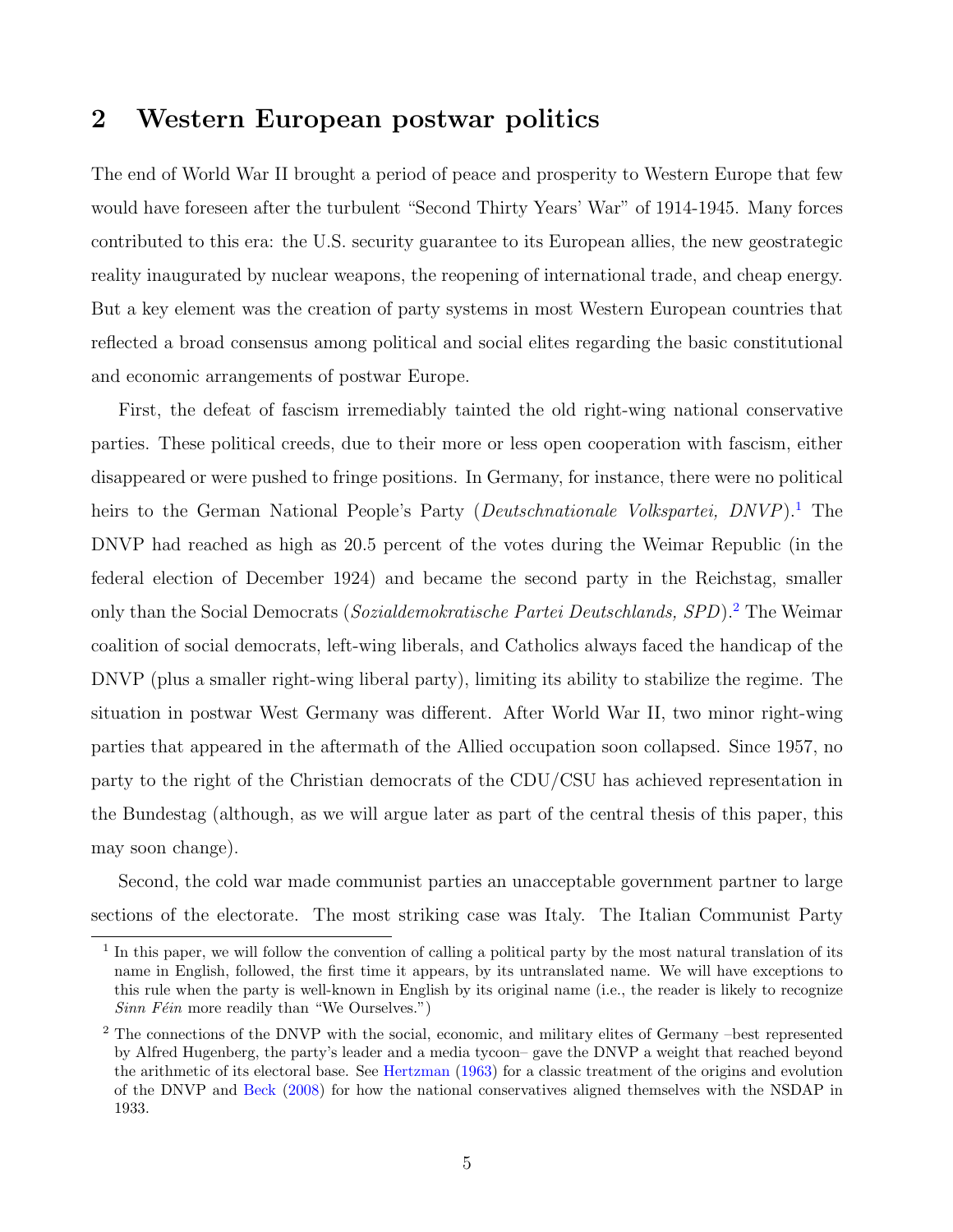(Partito Comunista Italiano, PCI), the largest in Western Europe, never entered into government even when it gained  $34.37$  $34.37$  percent of the votes in the general election of  $1976<sup>3</sup>$  Similarly, postwar West German communists lingered in electoral irrelevance until their party was banned in August 1956 by the Federal Constitutional Court as contrary to the principles of the Basic Law of the Federal Republic.

The pruning of the extremes on both sides of the political spectrum left on the table only three major political families: the social democrats, the Christian democrats, and the liberals.[4](#page-5-1) These three families shared many common views. First, all three embraced representative liberal democracy as a political regime. Liberals, of course, had been the creators of such a regime in the long 19th century (1789-1914) and were delighted by the final triumph on the continent of the rule of law, separation of powers, checks and balances, and bills of rights. Social democrats, particularly in the north of Europe and in the United Kingdom, had a long tradition of appreciation for representative liberal democracy that had gone as early as the late 19th century. Many of their leaders were keenly aware of the dictatorial predisposition and duplicitous nature of communist parties and, in the case of Germany, they have seen with their own eyes what Soviet dominance meant in real life. Christian democrats, after several decades of hesitation, reconciled the religious middle classes with modern political structures and gave many national conservative voters an electoral house and a veneer of respectability.

Second, social democrats, Christian democrats, and liberals shared a common view of a mildly interventionist market economy with a relatively generous welfare state and macroe-

<span id="page-5-0"></span><sup>3</sup> During the first months after the end of World War II, the Italian and French Communist Parties were members of national unity governments. After the so-called crisis of May 1947, both parties were excluded from government. The Italian communists never returned to power, although most of them mutated in 1991 into a moderate left-wing party that entered into government in 1996. The French communists only played a secondary role in Mitterrand's government from 1981 to 1984 and later from 1997 to 2002.

<span id="page-5-1"></span><sup>&</sup>lt;sup>4</sup> Like all taxonomies, we are omitting the rich texture of detail. The biggest anomaly to this classification was France, where Charles De Gaulle's outsized personality created a political movement, Gaullism, with its idiosyncrasies (there was, for instance, a left-leaning Gaullism that combined French nationalism and pro-workers socialization policies). The movement survives until today, although after a bewildering series of party-name mutations. At the same time, Gaullists did not depart in substantial ways from the common threads that we will highlight in the next lines. Therefore, for the purpose of our argument, the peculiarities of the French are of secondary importance. Despite much more recent research, [R´emond](#page-26-0) [\(1982\)](#page-26-0) is still an outstanding introduction regarding the history of right parties in France for the general reader. Another partial exception was the United Kingdom, where the conservatives were never challenged by a Christian democrat party, to a large extent because it never flirted sufficiently with fascism. Smaller conservative parties also survived in Scandinavia, again having largely avoided cooperation with the extreme right.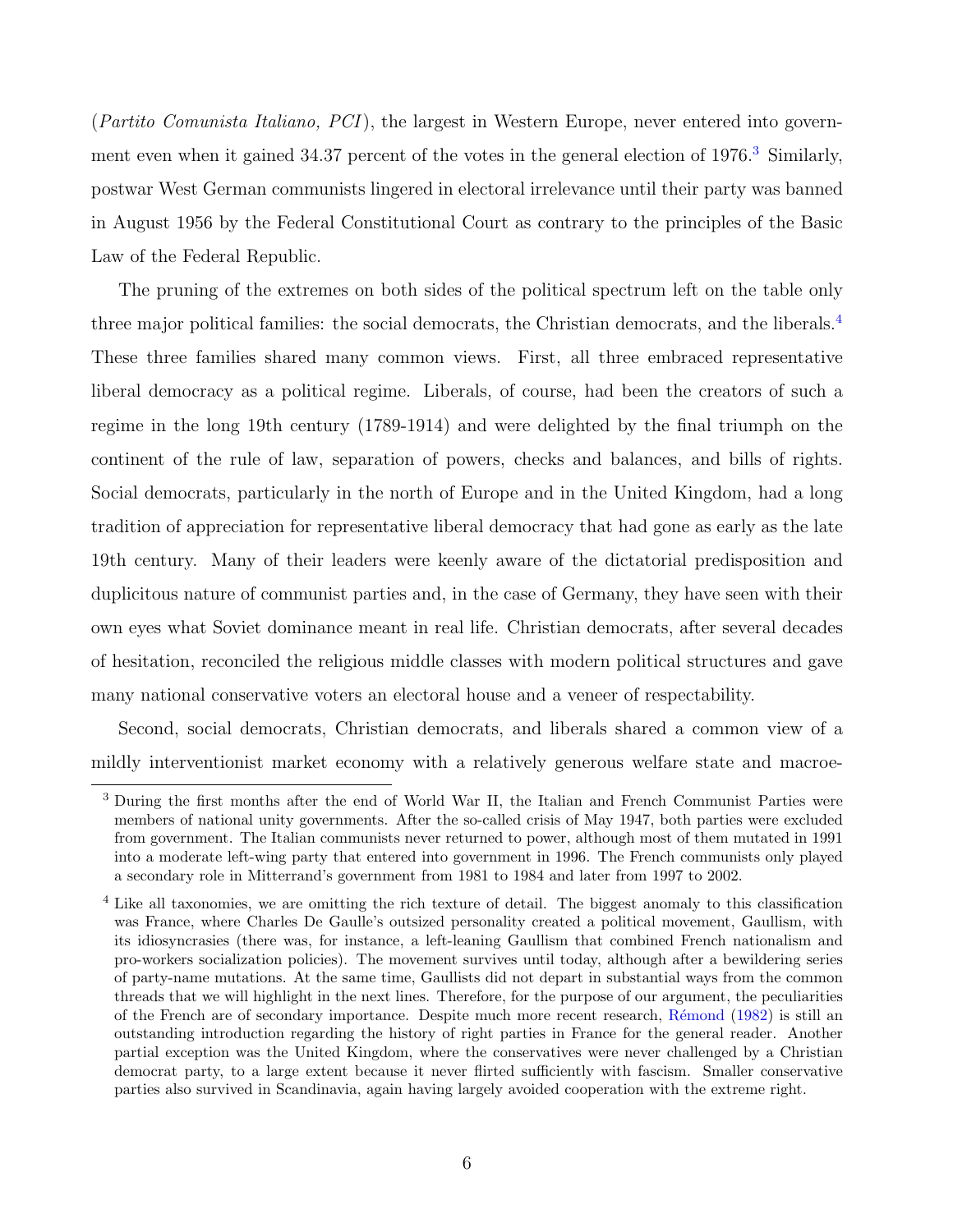conomic stability. Social democrats were more for nationalizations and liberals more inclined toward the market (with the Christian democrats in a somewhat intermediate position and having their dissensions, with both left and right wings of their parties). But the differences were more of emphasis than of substance. As deftly documented by [Eichengreen](#page-25-2) [\(2008\)](#page-25-2), postwar European countries set a quasi-corporatist system of "coordinated capitalism," where wage moderation was exchanged for growing welfare states and where competition and the entry of new firms were managed to minimize disruption. The Keynesian consensus existing among macroeconomists (partially tempered by German Ordoliberalism) fitted well with that economic view.

Third, social democrats, Christian democrats, and liberals in continental Europe (but not in the United Kingdom, where euroscepticism was widespread across party lines; see [Grob-](#page-25-3)[Fitzgibbon,](#page-25-3) [2016\)](#page-25-3) saw European integration as the path to overcoming a range of challenges, such as collective security and sufficiently large markets, that had plagued their nation-states in the previous decades. Far from being the product of a sudden burst of federalist impulse, Europe was the key to the survival of the 19th-century nation-state in the changed world that emerged from the war [\(Milward,](#page-26-1) [2000\)](#page-26-1).

Of the three political families, the Christian democrats were the electorally most successful one, especially until the early 1980s. The most extreme case was Italy, where the Democrazia Cristiana ruled (alone or in coalition) uninterrupted from 1944 to 1994. Christian democrats governed West Germany from 1949 to 1969 (alone or in coalition, the last three years with the social democrats) and again from 1982 to 1998 (again, in coalition). Social democrats made inroads into power in the late 1960s and 1970s as younger voters were attracted by the promises of more redistribution and progressive social policies. The liberal parties, in comparison, could never extend their reach beyond the upper-middle and professional classes.

The political-economic consensus was supported by internal and external forces. Among the internal forces, the most relevant was economic growth. The *trente glorieuses* (1945-1975) saw per capita income growth rates between 3 and over 5 percent across Europe even after controlling for recovery from the war. Voters were satisfied with peace, prosperity, low unemployment, and increasingly generous social transfers. The electoral systems were often designed to favor mainstream parties (for example, in Germany, with high threshold requirements to obtain par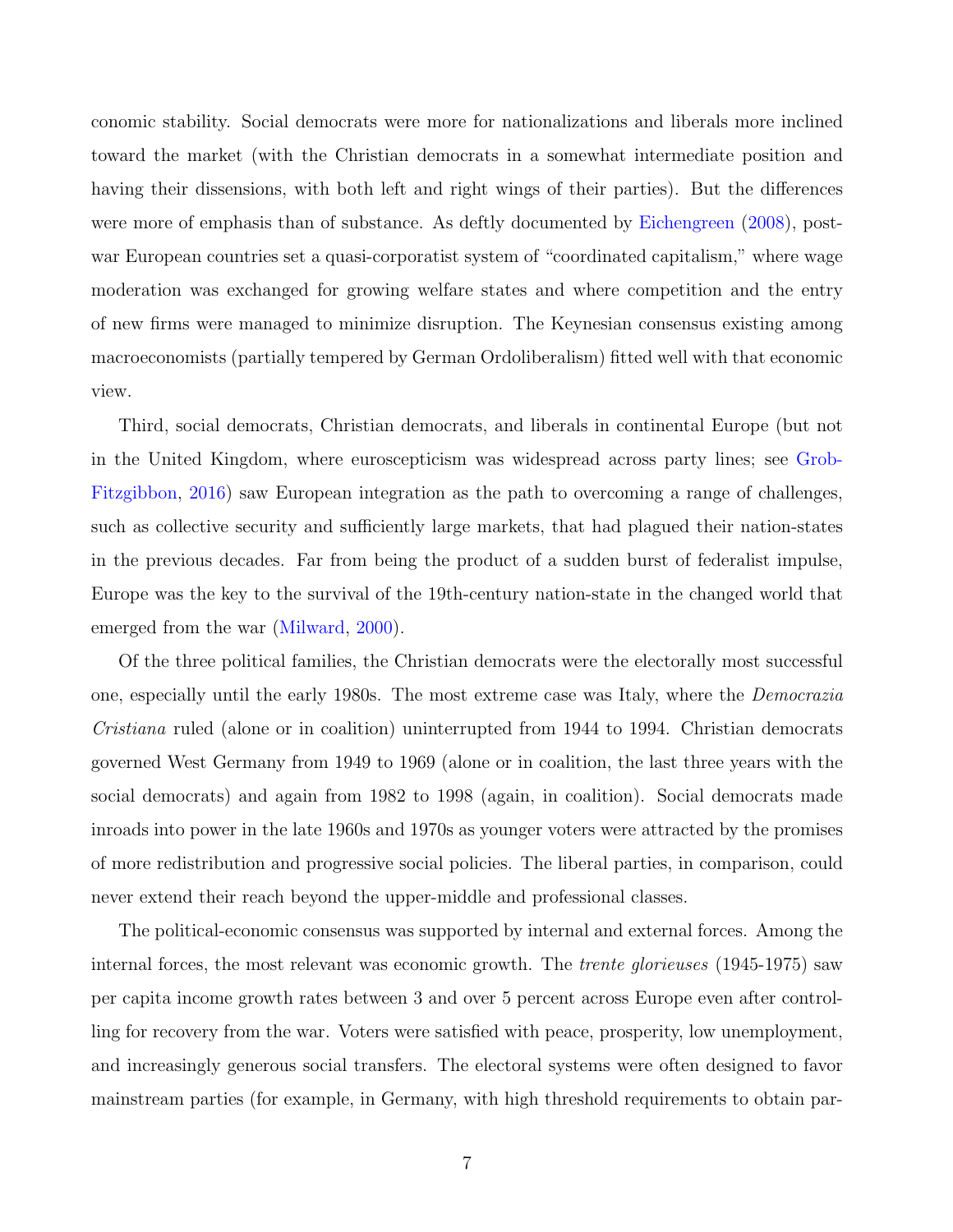liamentary representation or, as we already mentioned, by judicial decisions declaring radical parties to be illegal). Finally, these were the decades of old-style media: there were limited TV and radio networks (and, in contrast with the U.S., most of them were government-owned), traditional newspapers, and no internet.<sup>[5](#page-7-0)</sup> Dissenting voices were easy to marginalize in the public debate. Among the external forces, the gentle nudging from the U.S., the Soviet menace (ruthlessly exploited by Christian democrats in Germany and Italy), and, above all, the memory of World War II turned many voters into cautious decision makers that favored centrist, consensus-oriented politicians.

### 3 The democratization wave of the 1970s

Three countries in Southern Europe had resisted the consensus described in the previous paragraphs: Spain, Portugal, and Greece. Spain and Portugal had right-wing dictatorships for decades (from 1926 to 1974 in Portugal, from 1936 to 1975 in Spain). After World War II and a bitter civil war between the communist and the official government returned from exile (from 1946 to 1949), Greece had a period of turbulent democracy followed from 1967 to 1974 by the so-called Regime of the Colonels. Then, in just a few months, all three countries started transitions to democracy: the Carnation Revolution in Portugal on April 25, 1974, the fall of the military junta in Greece on July 24, 1974, and the death of Francisco Franco in Spain on November 20, 1975.

Each transition had its unique traits. Portugal, after the collapse of the dictatorship, toyed with widespread collectivization and a transition to socialism, while, in Spain, the late Francoist elites kept a much closer control of the political process, of the commanding heights of the economy, and of the security forces. Greece started on a moderate route, but it radicalized with the 1981 electoral victory of Andreas Papandreou and his Panhellenic Socialist Movement  $(PASOK).<sup>6</sup>$  $(PASOK).<sup>6</sup>$  $(PASOK).<sup>6</sup>$ 

<span id="page-7-0"></span><sup>5</sup> Private TV stations were opened in France and Germany only in 1984 and in Spain in 1989. Even in more liberal countries, such as the United Kingdom, private stations were strictly regulated. Private TV stations were allowed more as a result of a grudging acceptance that, in the world of satellites and cable, these stations were unavoidable than out of a conviction of their merits.

<span id="page-7-1"></span><sup>6</sup> Papandreou's fascinating voyage from Professor of Economics at the University of Minnesota to firebrand Greek populist is superbly narrated by [Draenos](#page-25-4) [\(2012\)](#page-25-4).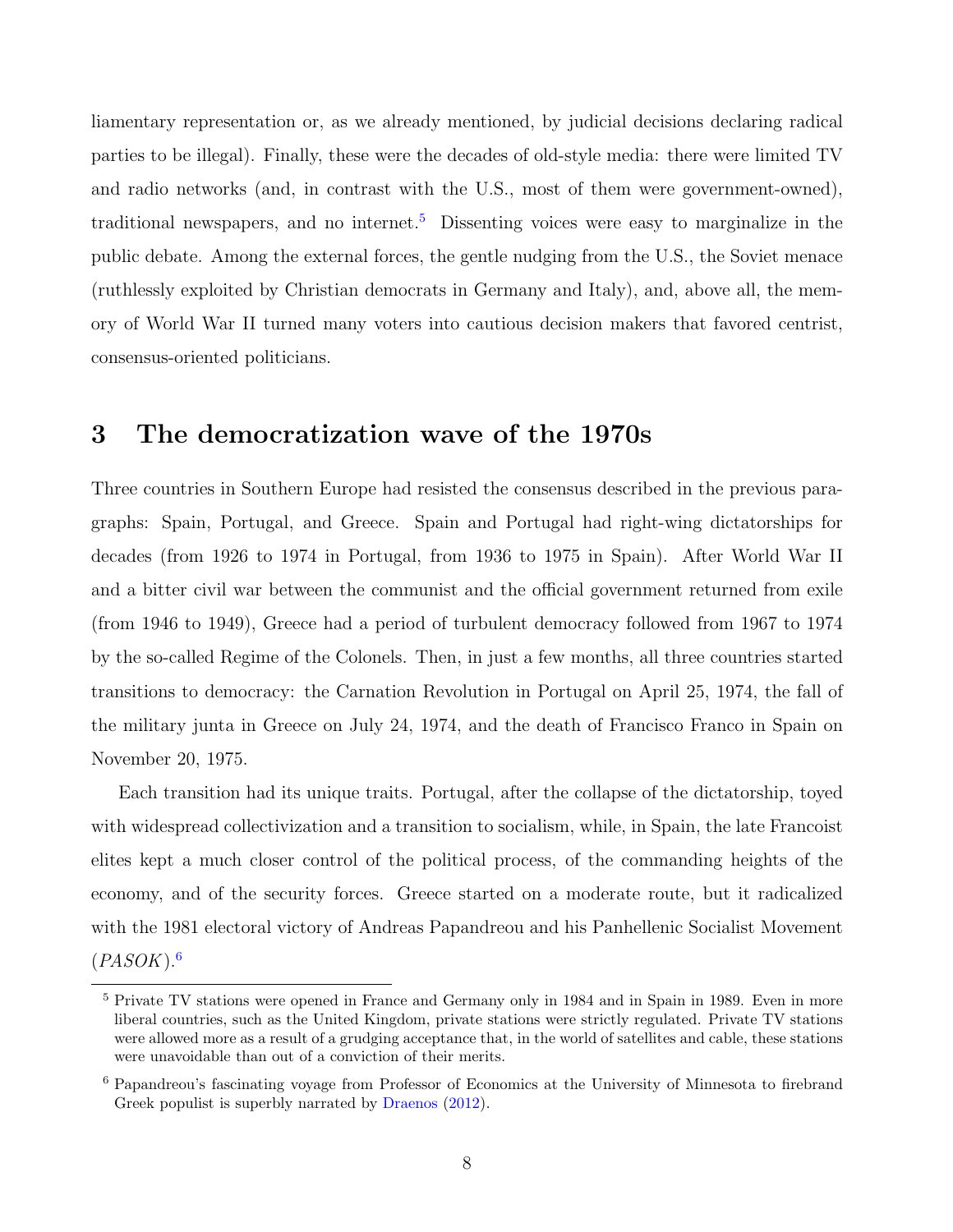Despite these distinctive features, all three countries ended up with a political and party system that looked remarkably similar to those in Northern Europe: first, a parliamentary democracy with modern constitutions and extensive protection of political and civil rights; second, a market economy with a fair degree of government intervention and integrated into the European Union; and third, two major parties, one in the social democratic family and one in the liberal/Christian democrat families taking peaceful turns in power.[7](#page-8-0)

This outcome was not, in retrospect, an accident. Spain, Portugal, and Greece, thanks to decades of fast growth, had by the early 1980s social and economic structures that resembled those of their northern neighbors (thus, calling for similar parties to represent similar constituencies). Also, the desire to imitate Europe and the discreet political and financial support from other European parties helped to consolidate their equivalent partners in Southern Europe.

In summary, by the mid-1990s, the party systems of most Western European countries were noticeably homogeneous. Even if national histories meant British conservatives were not fully exchangeable with French Gaullists or German Christian democrats, an outside observer would have easily understood why these parties could cooperate with a fair degree of efficacy in the European Parliament. And, while the fast growth of the trente glorieuses had evaporated by the early 19[8](#page-8-1)0s and signs of structural economic troubles were accumulating, $\frac{8}{3}$  prosperity was still acceptable to most voters, especially during the high phase of the expansionary cycle originated in the U.S. in the second half of the 1980s. But things were about to change from an unexpected direction: the introduction of the euro.

<span id="page-8-0"></span><sup>&</sup>lt;sup>7</sup> Regarding the social democratic parties, the *PASOK* in Greece was the most left-wing, with a weak commitment to NATO and a populist streak until the 1990s. The Spanish Socialist Party (*PSOE*) was surprisingly moderate on social issues, pro-Atlantic, and friendly to markets. The Portuguese Socialist Party was close to the Spanish one. Regarding the liberal/Christian democratic parties, Spain and Greece ended up with catch-all right-wing parties that included Christian democrats, liberals, and, as a dominant force, more oldfashioned conservatives, such as the People's Party (*Partido Popular*; formerly known as Alianza Popular) in Spain and New Democracy in Greece. In Portugal, there was a Partido Social Democrata, which despite its name was a liberal-conservative alliance with a few progressive and Christian democratic add-ons and the Centro Democrático e Social-Partido Popular, a combination of Christian democrats and conservatives.

<span id="page-8-1"></span><sup>8</sup> For instance, much economic growth in France or Italy had come from moving workers from agriculture to manufacturing and services during the 1950s and early 1960s. Once the number of agricultural workers had shrunk enough in the mid-1960s, labor became scarcer and workers' militancy increased (as shown by the large strikes of 1968-1969).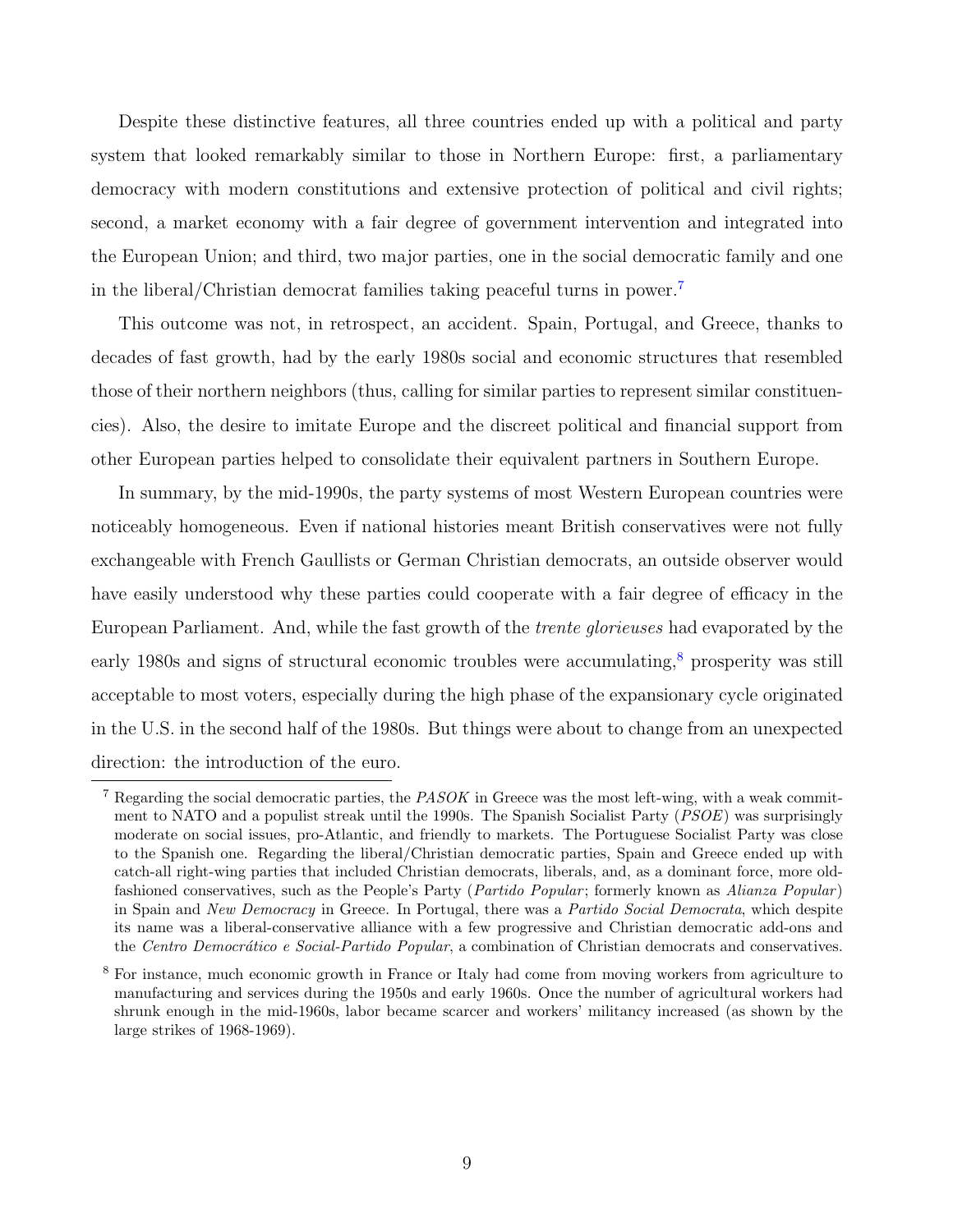# 4 Policy experiments and political realignment in post-Bretton Woods Europe

The monetary union was an additional step, albeit a critical one, in the process of European integration that we introduced above as the proposed solution to the challenges facing European nation-states. The euro was the logical step following the Single European Act (SEA), the effort to finally transform the then-called European Economic Community (EEC) into a true single market. The SEA's passage sprang from a felicitous coincidence of political views in the United Kingdom, France, and Germany over the need to renew the impetus of the EEC. The election of Margaret Thatcher in 1979 and the turnaround of the Mitterrand government in matters of economic policy in 1983 allowed an agreement with Germany, which, as an exporting powerhouse, had always been keen on advancing a free trade agenda. This coincidence of views between the three heavyweights of the EEC was crucially facilitated by the dynamism of Jacques Delors, the then president of the European Commission and a convinced European federalist.

It is useful to linger briefly on the French decision to support this process as it bears on our central thesis. The election of Mitterrand to the presidency in 1981 was followed by a program of nationalizations and expansionary fiscal policy aimed at reactivating the flagging French economy. But these measures quickly put the European Monetary System (EMS), the managed exchange-rate system that was the second iteration of the European response to the collapse of the Bretton Woods exchange-rate system in the early 1970s, under severe pressure. Expansionary policies and rising nominal interest rates (the result of Volcker's decisions at the Federal Reserve) resulted in three small devaluations of the franc between 1981 and 1983. Mitterrand was confronted with the unpalatable choice of sticking with his policies or abandoning them to preserve the EMS and good trading relations with Germany.<sup>[9](#page-9-0)</sup> In 1983, Mitterrand chose the latter, "a pivotal moment in the political economy of French socialism, heralding a neo-liberal shift towards competitive disinflation" [\(Clift,](#page-25-5) [2002,](#page-25-5) p. 325).<sup>[10](#page-9-1)</sup> This turnaround explains why

<span id="page-9-0"></span><sup>&</sup>lt;sup>9</sup> In fact, this was the second French experiment of fiscal expansion in a system of managed exchange rates in less than a decade. In 1975 the Gaullist Jacques Chirac, then prime minister to the newly elected Valery Giscard D'Estaing, launched a stimulus package that forced a devaluation of the franc and the break-up of the European "snake," the first iteration of the EMS after the fall of Bretton Woods.

<span id="page-9-1"></span><sup>&</sup>lt;sup>10</sup> Already in the spring of 1982, Prime Minister Mauroy and Jacques Delors, then economic and finance minister, presented a plan to President Mitterrand by which devaluations would be accompanied by wage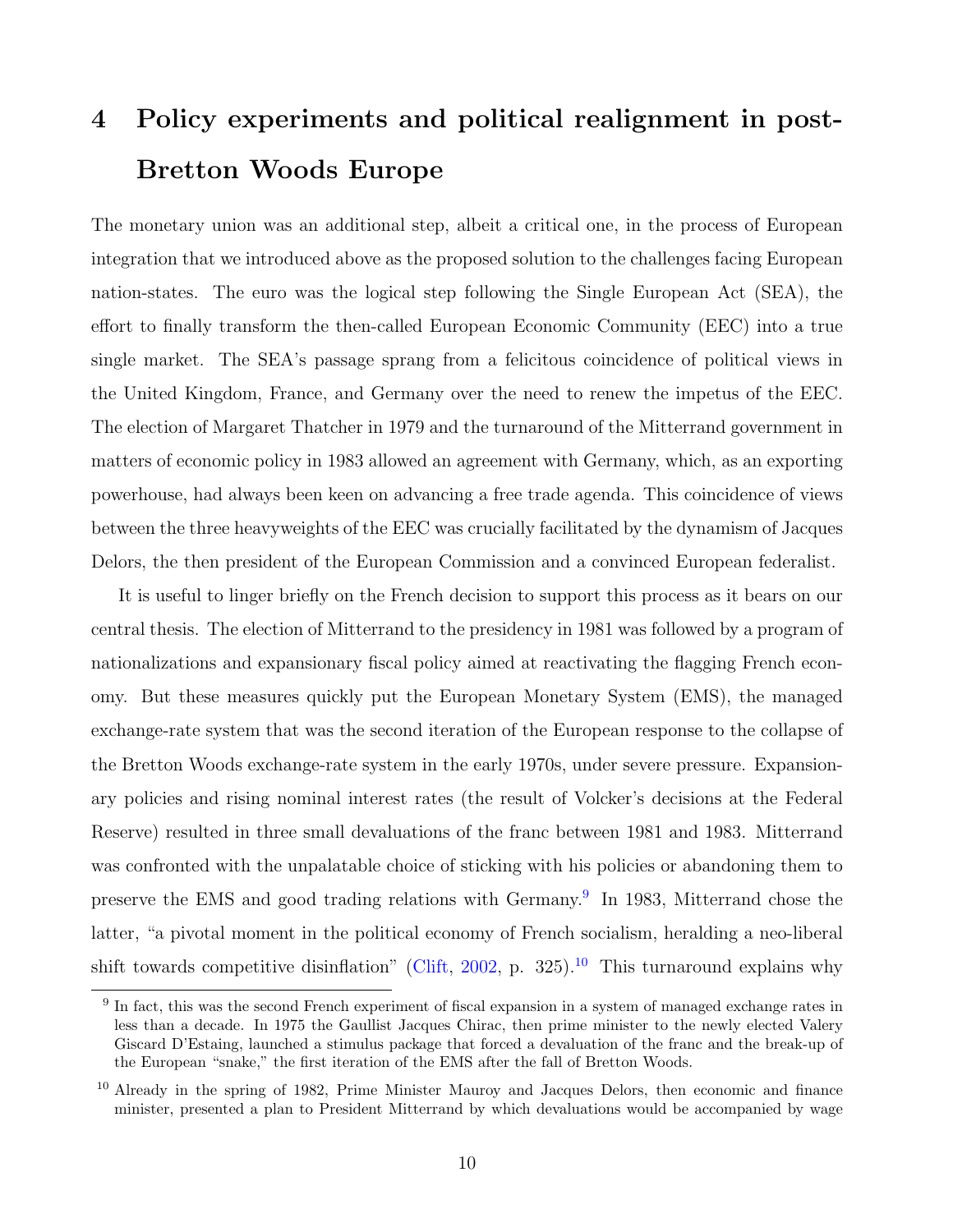politicians as radically different as Mitterrand and Thatcher could agree on a project of the magnitude of the SEA, which was to be spearheaded, as already mentioned, by Jacques Delors, the same man who had convinced the French president of the wisdom of reversing policies.

Mitterrand's about-face had momentous political consequences for "[t]here was nothing like a converted left government to destabilize the labour movement" [\(Moss,](#page-26-2) [1998,](#page-26-2) p. 235). Indeed, the French Communist Party, which had four cabinet members, did little to resist the turnaround and their share of the votes dwindled throughout the 1980s.

What drove Mitterrand's U-turn? Was he convinced of the need to preserve the EMS and the economic collaboration with Germany? Or, more simply, was there a lack of popular support for radical policies? To some extent, the reason is irrelevant to our argument. What matters is that the EMS forced a choice on French policymakers. Either option –expansionary policies and abandonment of the EMS or deflation and exchange-rate stability– would realign the coalition on which Mitterrand had been elected. Mitterrand's choice and his conversion to the pro-market ethos of the time meant that radical left parties, such as the communists, would be on their own and could not count on the socialists to be in power. The euro lives in the shadow of that episode in French politics.

For Mitterrand's policy change was indeed a momentous event for France and Europe. Consider first the case of Spain. In 1982, the Spanish socialists won a general election for the first time since Franco's death. Prime Minister González, an astute observer of European politics, drew the inevitable lessons from Mitterrand's botched experiment and implemented an orthodox stabilization policy. González was, in any case, elected on a different platform: the modernization of the obsolete framework of the Spanish state. Furthermore, he enjoyed a favorable landscape that gave him broad electoral support. He could safely pivot to the unoccupied center because of the right's perceived links with the Franco regime. Furthermore, his hands were free to veer to the center because he did not need the votes in parliament of the Spanish communists, who were never able to capitalize on having been the true opposition to Franco's regime. The traumatic realignment of the left in France never occurred in Spain because it was realigned from the start. It would take the disenchantment with the politics of

freezes to reduce real wages, reversing the redistributive spirit of the "projet socialist" on which Mitterrand had been elected.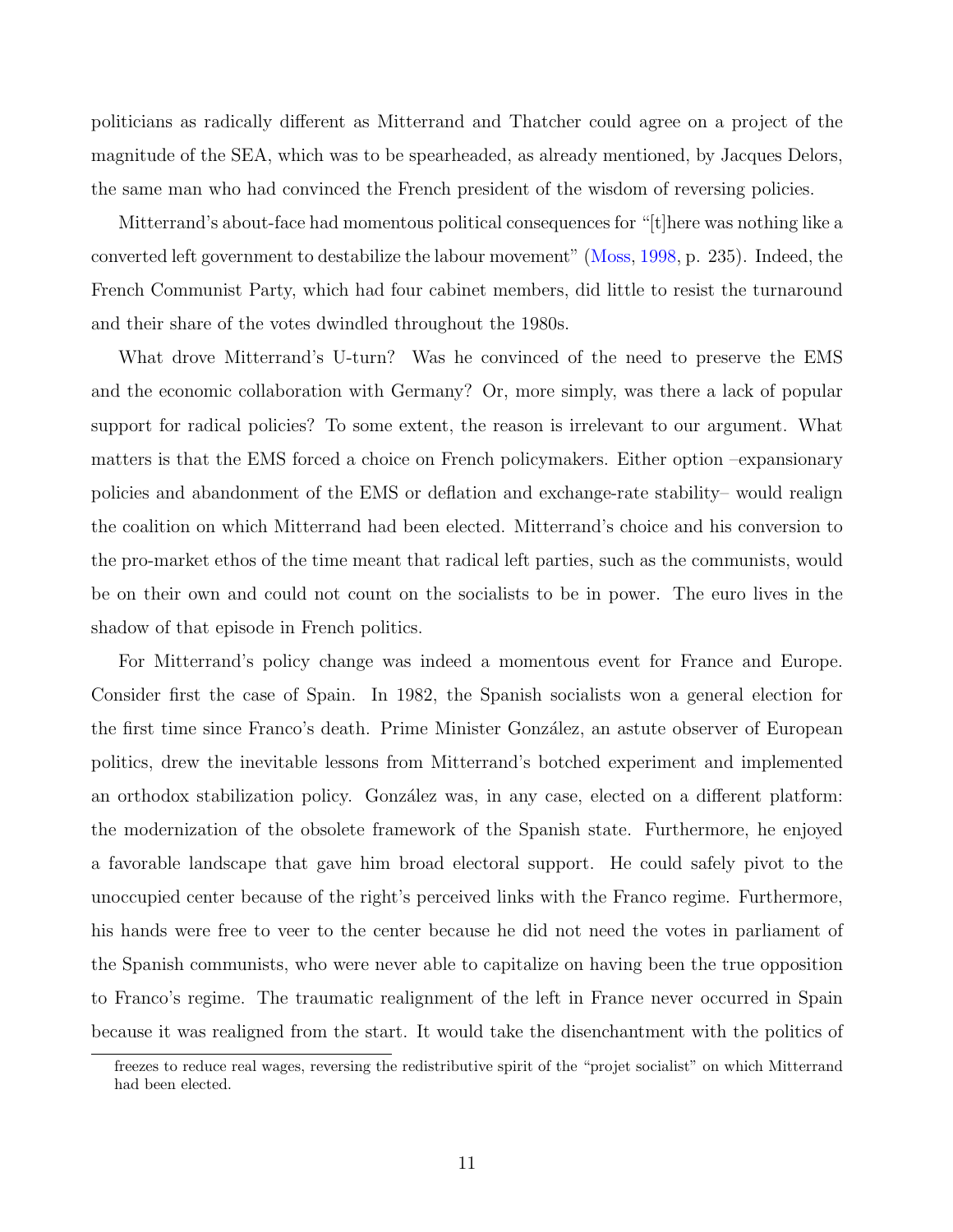the euro in the late 2000s to rekindle the fortunes of the Spanish extreme left.

Italy was unique in that alone among major European countries its communist party, PCI, commanded a significant fraction of the votes. Unlike in France, Spain and certainly Germany, PCI was the left. But even there, the merciless logic of the constraints on economic policy of a fixed exchange-rate regime in an open economy reasserted itself. The Keynesian experiments of the Christian Democrats in the mid-1970s led to similar results as the Chirac experiment in France. The run on the Italian lira was even more severe. Only in 1976, the lira depreciated by more than 20 percent against the basket of currencies of its main trading partners. By 1977, a coalition government led by Prime Minister Andreotti, with the benevolent neutrality of the PCI, was reorienting Italian economic policy toward monetary orthodoxy. Enrico Berlinger, the historical communist leader, advocated "austerità" in a preview of the heated economic debates of the late 2000s. The PCI could not recover from that alignment, and its share of the vote never returned to its 1976 high-water mark. Though the PCI remained a large force in Italian politics for another decade, it would never again regain its preeminence. The PCI's decline allowed the old, but traditionally weak, Italian Socialist Party (Partito Socialista Italiano, PSI) to achieve significant electoral inroads during the 1980s.

In sum, the failed policy experiments of the 1970s, the inevitable consequence of the lack of coordination across countries participating in the EMS, led to an embrace of policies that emphasized structural reforms and supply-side policies. That such ideas were gaining credence among academic economists was more a convenient rationalization than a cause (see, for another assessment, [McNamara](#page-26-3) [1998\)](#page-26-3).

That exchange-rate policies have redistributive consequences and lead to political realignments has long been recognized. But our point is not just that the Eurozone crisis is simply a more extreme version of the political realignment of the late 1970s and early 1980s. Rather, we argue, as well, that the creation of the euro was the recognition that fixed exchange-rate regimes of the EMS imposed constraints on the set of feasible policies, but that the EMS lacked commitment devices to enforce these constraints. European governments could always fall into the temptation of a devaluation to avoid the unpleasant short-term sacrifices imposed by the supply-side reforms needed to render national economies more flexible, the EMS sustainable in the long run, and the single market a reality. Policy U-turns notwithstanding, the EMS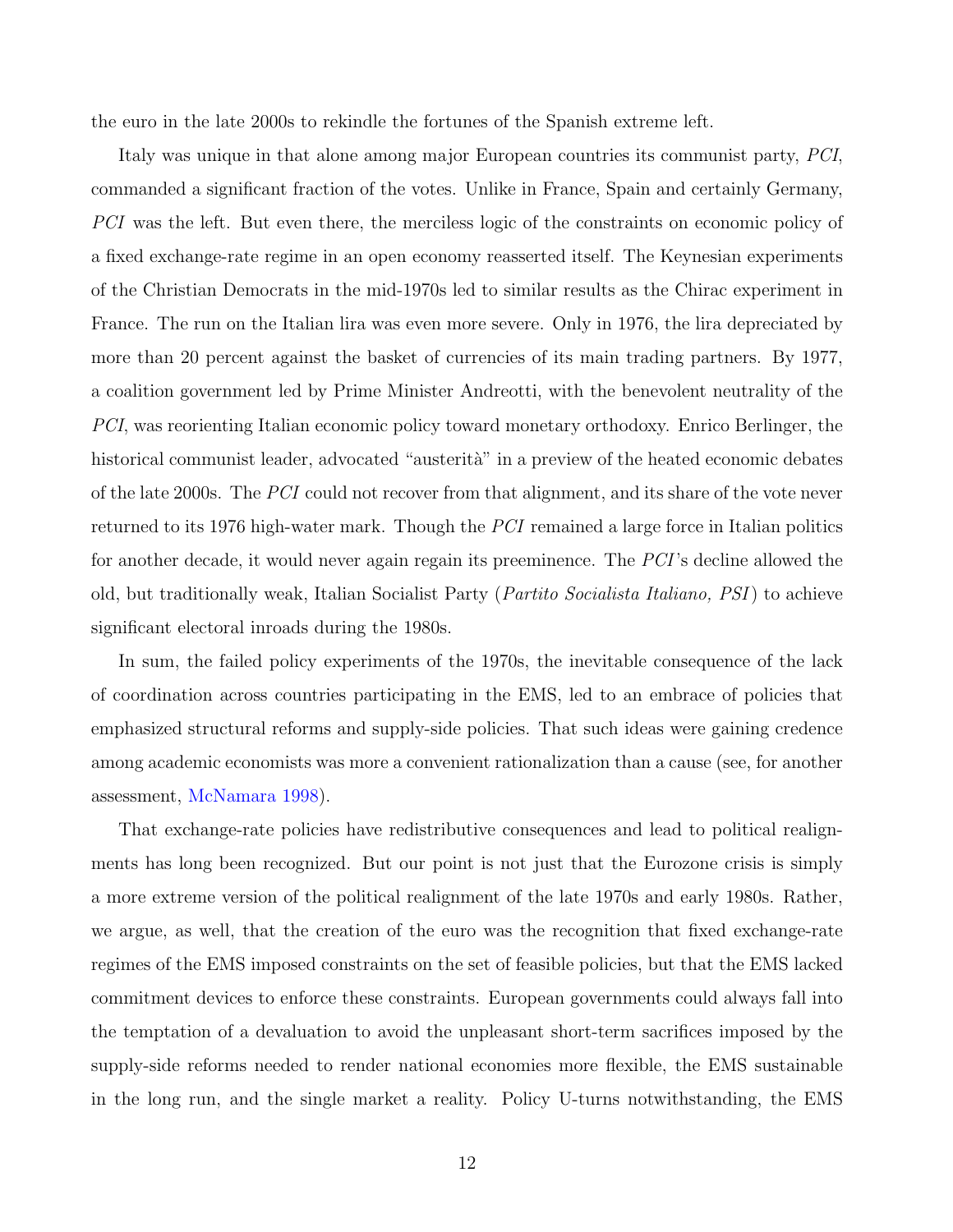in the 1980s saw several devaluations leading to the complete breakdown of the system in the early 1990s. A full monetary union was the logical conclusion to the intellectual progress of the European establishment and the lack of commitment devices in the design of the EMS.

### 5 From the SEA to the euro

Monetary union had been a topic of discussion in the EEC since the Werner report in 1969. This was part of a process of constantly thinking about the optimal global monetary arrangements among increasingly integrated European economies. The history of this process is absorbing and reflects both political and conceptual developments. We do not need to summarize this process here [\(James,](#page-26-4) [2012,](#page-26-4) is an excellent review of the historical events and the ideological motivations of the European monetary unification). For our purposes, it is more important to focus on the political-economy effects the euro was supposed to have, both in the core and on the periphery of Europe.

In the core, the euro would anchor, once and for all, a rule-based approach to monetary and fiscal policy as defined by the Maastricht Treaty and to isolate the project of European integration from the vagaries of financial turbulences. $^{11}$  $^{11}$  $^{11}$ 

On the periphery, the expected changes were more profound. Traditionally, Southern European countries responded to economic crises through devaluations, either by choice or forced by the financial markets. By playing with their exchange rate, these countries could increase their exports and lower their imports, rebalancing their current account. These improvements came at a cost: real wages fell (imported goods and services were more expensive) and borrowers in foreign currency were left with a higher real burden. But the more favorable trade balance increased employment and output and improved the fiscal situation. Devaluations were a crude and painful, yet effective, stabilization tool, at least in the short run.

Critics of these devaluations pointed out that few of the structural problems of the economies were solved by variations in the exchange rates. Rapid inflation quickly erased the relative price advantages delivered by devaluation, and profligate public sectors spent all the additional tax

<span id="page-12-0"></span><sup>&</sup>lt;sup>11</sup> Although how these rules would be interpreted in practice was either ambiguous or conceptualized in different ways by the Germans and the French; see [Brunnermeier, James, and Landau](#page-25-6) [\(2016\)](#page-25-6) on how these views were informed by the historical experience of each country.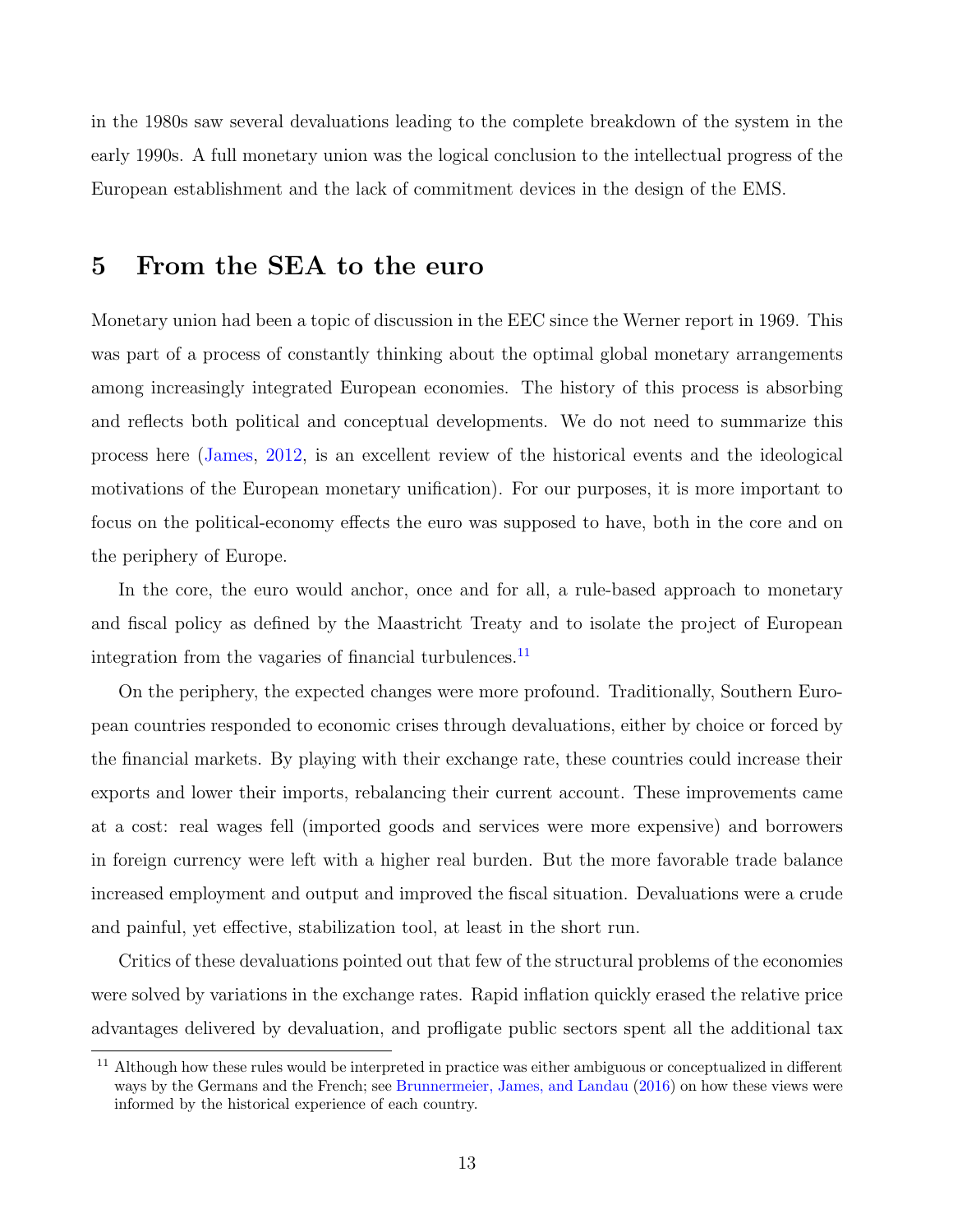revenue. After a few years, the Southern European economies were back to square one. The euro was the silver bullet to break this vicious cycle, the commitment device that would deliver on the promise of the EMS and would justify the turnaround by the European left. Without the "easy way out" of devaluations, Southern European countries would finally address the reforms in their goods and labor markets they had been postponing for decades. The political and economic elites hoped that the euro would transform Southern European economies into versions of their Northern neighbors, but, as the joke went, with better food and weather.



<span id="page-13-0"></span>Figure 1: Convergence in yields of government bonds, 10-year yields. Monthly: 1993M01- 2005M12. Source: Eurostat.

To nearly everyone's surprise (including academics'), these positive developments did not materialize. Instead, the euro unleashed some perverse political-economic effects that had been largely absent from the public discussion. Fernández-Villaverde, Garicano, and Santos [\(2013\)](#page-25-7) describe this process in detail, but we can summarize the main lines of the argument here. The euro brought a fast convergence of interest rates to German levels (see the by-now famous Figure [1](#page-13-0) of the 10-year yields of several European countries' government bonds from 1993 to 2005). Countries such as Ireland, Greece, Portugal, and Spain, which had historically faced high interest rate spreads, suddenly had easy and cheap access to practically unlimited amounts of capital. Greece and Portugal used this capital to finance large increases in government debt. Ireland and Spain used the funds to fuel an unprecedented real estate boom.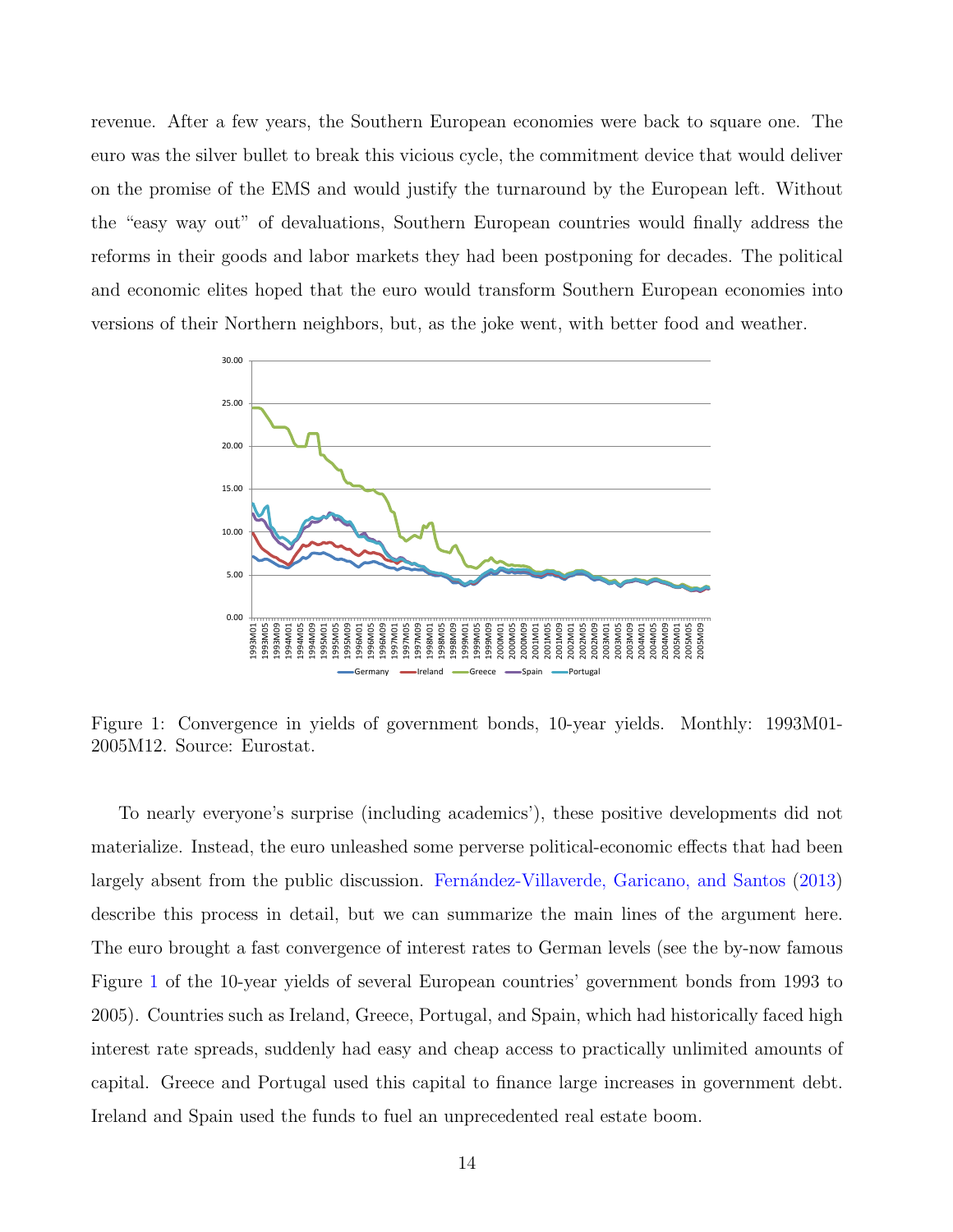The abundance of capital triggered three mechanisms. The first mechanism was that cheap financing worsened the signal-extraction problem at the core of many relations in modern societies. Often, a principal (voters, shareholders, ...) must learn about the performance of an agent (a politician, CEOs, ...) in a dynamic context to evaluate the agent and to reward it (re-election of the politician, bonuses for a CEO, ...). The performance of the agent is difficult to evaluate both because it is subject to random shocks (even incompetent politicians can take, out of sheer luck, good decisions or profit from a favorable world economic environment) and because the agent can manipulate the information that the principal receives (a politician can play smoke-and-mirrors with the budget, postponing the accounting of expenses and frontloading revenues). The principal must, therefore, solve a complex signal-extraction problem. This problem can become acute during a boom since it is hard to tell who is being success-ful due to skill and who due to widespread prosperity.<sup>[12](#page-14-0)</sup> Furthermore, agents understand this problem and lower their effort: in a boom, even low-effort endeavors are successful. A crucial consequence of this aggravated principal-agent problem is that bad agents are not replaced and the quality of governance deteriorates.

The second mechanism was that a boom might change the distribution of relative political power in negative ways. Political power correlates, not perfectly but significantly, with economic power. Important industries can mobilize votes, donations, lobbying efforts (legal and illegal), prospects for future jobs, and public support for their favorite politicians and political agendas. The clearest example of this phenomenon was during the real estate boom in Ireland and Spain. In both countries, real estate developers became central actors in the political game, with an outsized influence in decision-making at different government levels. This increase in relative political power made it harder to steer these economies back to a more sustainable growth path before the boom burst and, when it did, to undertake decisive early action to counterbalance the fallout from the financial crisis.

The third mechanism was the ability of politicians to use the revenue triggered by the real estate boom or the capacity to borrow to finance a growing government consumption and

<span id="page-14-0"></span><sup>&</sup>lt;sup>12</sup> In fact, worse agents may deliver, in the short run, better results. Think of bank managers who load too much risk in their portfolios. While the expansion continues, they may obtain higher rates of return than their more cautious colleagues. It is only when the crisis hits that the principals discover the sad state of the loan books.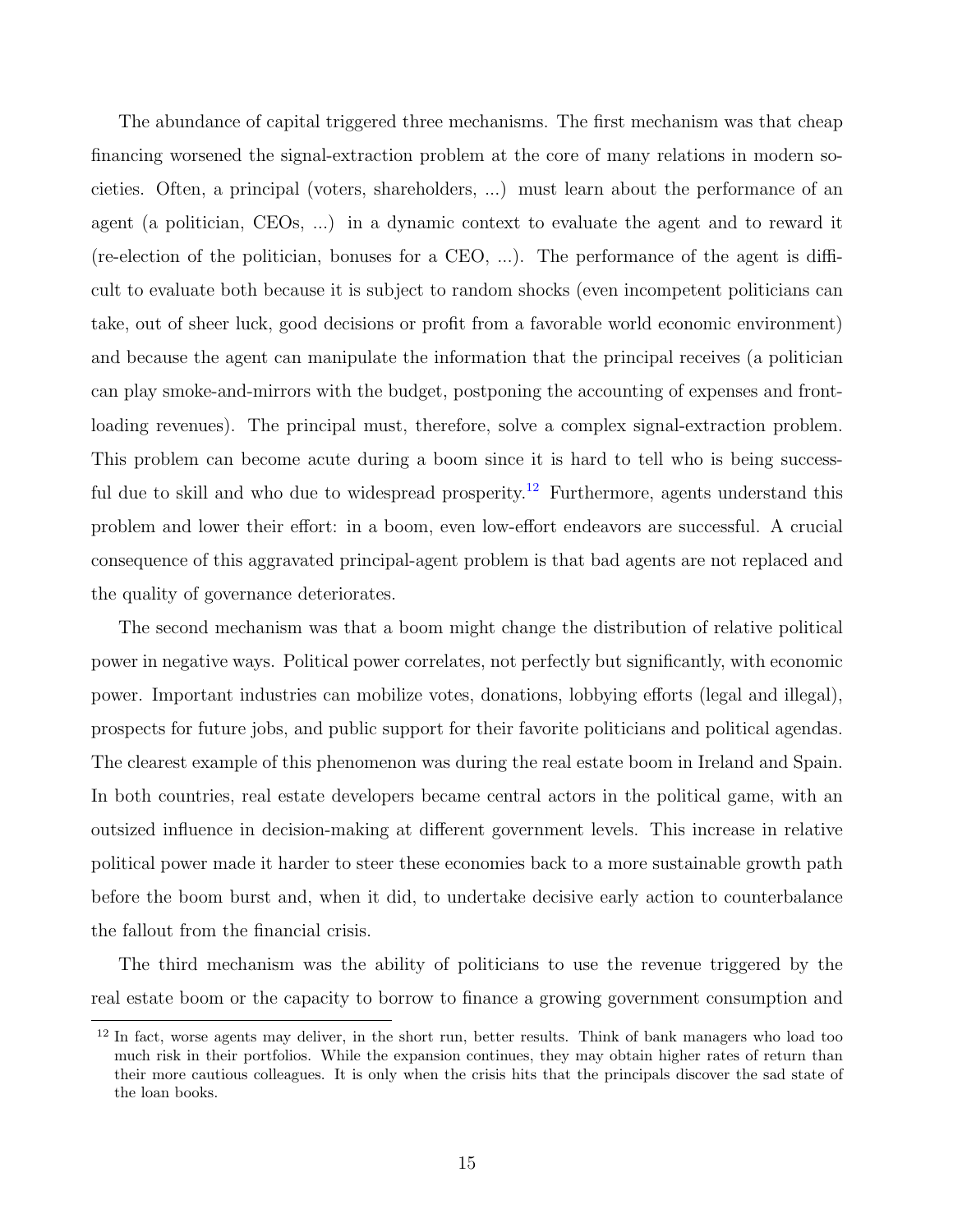generous social transfers. Many of these spending plans were not sustainable in the long run. Those politicians more reluctant to engage in this "buying out of the electorate" were eased out of the elite-selection process and punished in elections. This generated a process of adverse selection, where the more capable or honest politicians were replaced by incompetent and often corrupt decision-makers.

A common feature of these three mechanisms is that they favored incumbents and, while the boom continued, limited the entry of new political contenders. The limitation on elite circulation prolonged the boom and blocked the recovery.

We will describe now how the fallout from the crisis has altered the political landscape across the euro area. To do so, we will analyze first the case of the four large European countries that entered into a memorandum of understanding with the European Union that involved external financing: Ireland, Portugal, Spain, and Greece. Then, we will briefly review the evidence from Northern European countries in the order of the size of each country's output: Germany, France, the Netherlands, Belgium, Austria, and Finland. Because of space limitations, we will only make passing references to Italy. This country shares features, like its economy, with both southern and northern patterns. Italy shares with the south a lower level of income per capita and a crisis-prone productive system in dire need of reform. But Italy has been a democracy since 1945, it was one of the original signatories of the 1957 Treaty of Rome, and some of its northern regions are among the richest in Europe. Also, we are omitting the former communist countries such as Slovenia or the Baltic states (with their very own features that may have little to do with our main argument) and the smaller nations of Luxembourg, Cyprus, and Malta.

# 6 The party system and the euro

#### <span id="page-15-0"></span>6.1 Southern Europe

The first years of the euro were an era of optimism. The pessimistic forecasts made by U.S. economists that Europe was not an optimal currency area seemed to have been proven wrong (see, from many diverse ideological perspectives, [Feldstein,](#page-25-8) [1997,](#page-25-8) [Friedman,](#page-25-9) [1997,](#page-25-9) and [Krugman,](#page-26-5) [1998\)](#page-26-5). Spain, Ireland, and Greece were booming (Portugal not so much) and even Germany, having cleared its fiscal house after unification, was growing again. The party systems of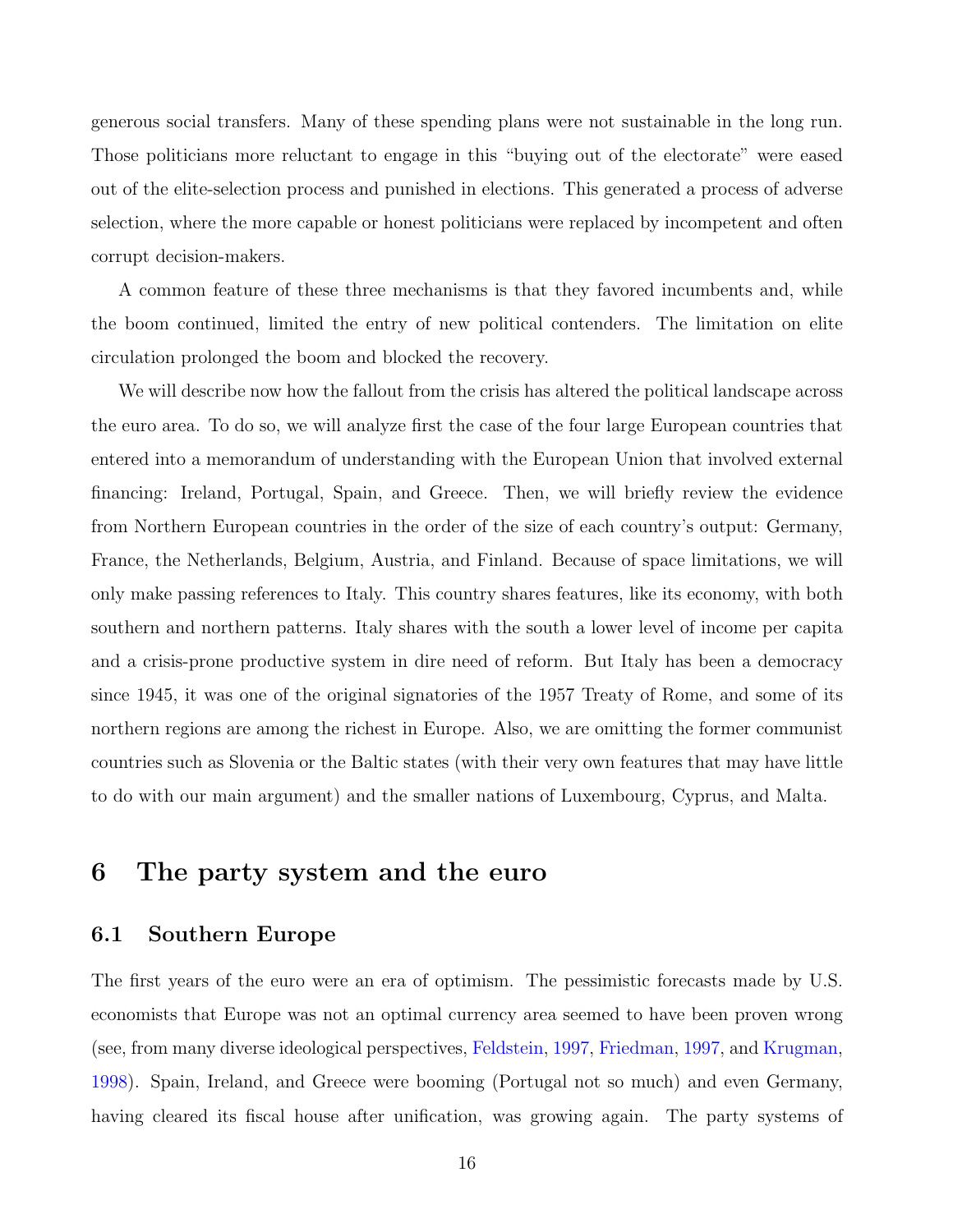many European countries were showing signs of strain, particularly in France during the 2002 presidential election (when Jean-Marie Le Pen qualified for the runoff ahead of the socialist candidate), but the situation seemed manageable. There was concern, not alarm.

And then, in 2007, the financial crisis hit. In Europe, the first few months were comparatively calm. Many observers thought the crisis was a phenomenon limited to the U.S. and its excesses in real estate lending. But by early 2009, the problems in Europe were apparent for all to see. The real estate booms in Ireland and Spain and the public debt accumulation in Greece and Portugal were first-order trials. International lending to these countries suffered a "slow stop" and their economies were forced into a complex rebalancing act in the middle of a world recession. From 2009 until the moment these lines are being written (summer of 2017), Ireland, Spain, Greece, and Portugal have suffered an acute economic crisis. Robust output growth has returned to Ireland and Spain, but not to Portugal and Greece, and in all four countries, high public debt and unemployment will take years to be digested.

The economic crisis has been reflected in profound mutations in the party system during the last rounds of elections. In Ireland, the main winner of the crisis has been  $Sinn Féin$ , which has increased from 6.9 percent of the vote in 2007 to 13.8 percent in 2016. Sinn  $F\acute{e}in$ 's electoral fortunes in Ireland were revived after the Good Friday Agreement of 1998 (which laid down the peace process in Northern Ireland), growing from a mere 2.5 percent in 1997 to 6.5 percent of the vote in 2005. But the nationalists seemed to have lost momentum in the 2007 general election. Then, in 2011, they increased their share to 9.9 percent and, in 2016, to 13.8 percent, with even higher numbers in recent opinion polls. In addition to  $Sinn Féin$ , a new party, Anti Austerity Alliance-People Before Profit, got 3.9 percent of the votes in the 2016 elections, given the radical left 17.7 percent of votes in a country such as Ireland, which had traditionally been conservative-leaning.

In Portugal, the Left Bloc (*Bloco de Esquerda*, a merger of small left-wing parties with a strong Trotskyist influence) had been mildly successful in the early 2000s (with 6.4 percent of the vote in 2005), perhaps as a reflection of the pre-crisis stagnant Portuguese economy, and it suffered a disappointing result in 2011. But, by 2015, the Left Bloc had reached 10.2 percent of the votes. In the same year, the Portuguese Communist Party and its small green allies (*Coligação Democrática Unitária*) stopped their long-run decline and obtained 8.3 percent of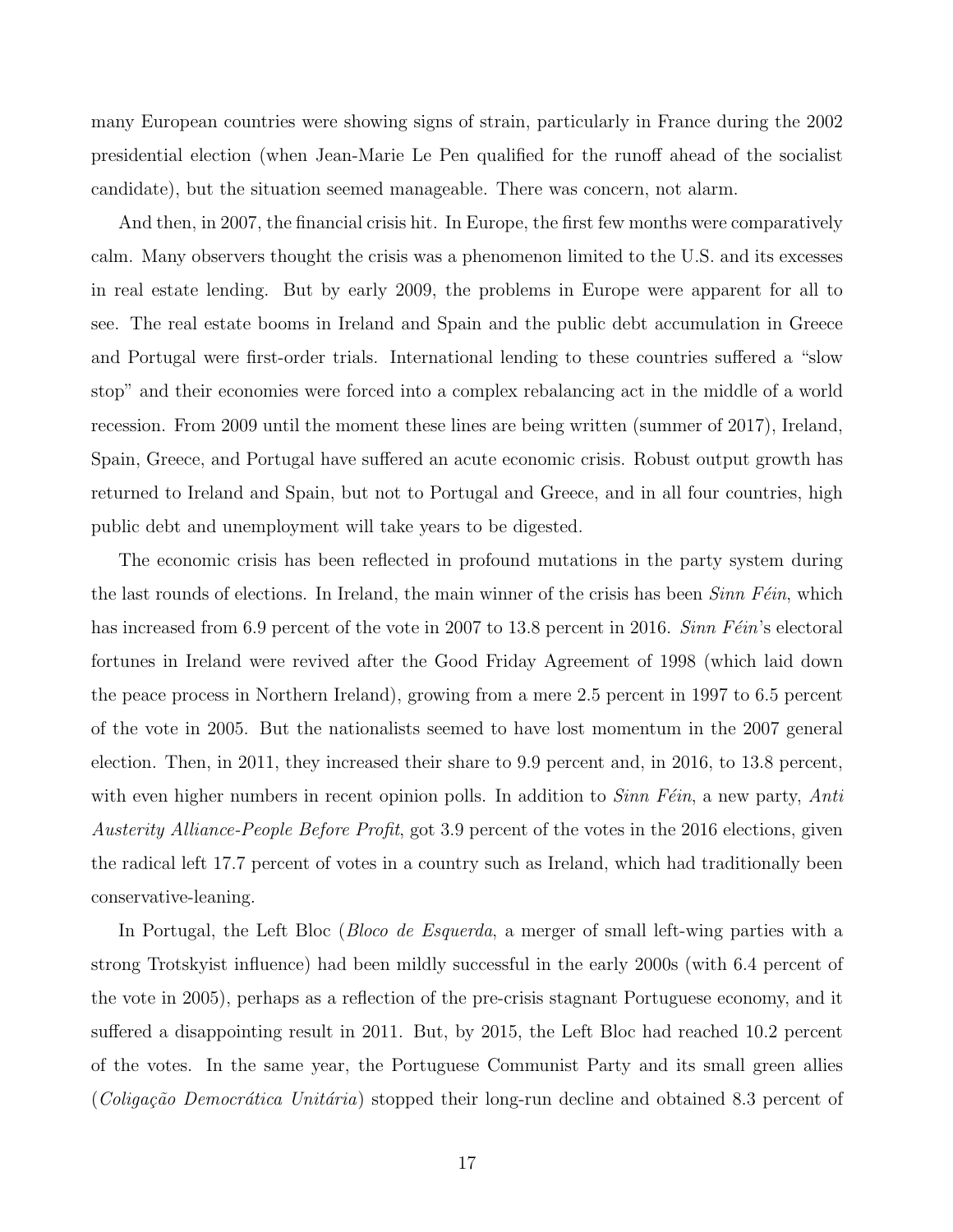the vote. Thus, the radical left achieved, the support of 18.5 percent of the electorate.

The situation in Spain is the hardest to explain. The traditional representative of the radical left was an electoral coalition, United Left (Izquierda Unida), built around the core of the Spanish Communist Party, which only obtained 3.8 percent of the vote in 2008 (an election right before the crisis was widely felt; the result in 2005 had been the only slightly better 5 percent). To complicate the picture further, several small left-wing nationalist parties existed in different Spanish regions. The United Left was radical in principle, but in practice, as its more militant critics never ceased to point out, it often found easy accommodation with the mainstream socialist party to govern in coalition in local governments and to deliver a few votes in the national parliament. Then, in March 2014, a new and proudly populist left-wing party, Podemos ("We Can"), was founded by some committed activists. After many disputes, what was left of the United Left (under a new, more radical leadership), a green party, a bewildering set of local and nationalist parties and groups, and Podemos forged an electoral coalition called Unidos Podemos ("United We Can") in most of the national territory and with a colorful set of names in other regions (our favorite is "In Tide" - En Marea- in Galicia). This conglomerate was able to get 21.10 percent of the vote in 2016. Together with the Catalan, Basque, and Galician left-wing separatists (Republican Left of Catalonia, Basque Country Gather, and the Galician Nationalist Bloc), the radical left in Spain got to the unprecedented level of 24.7 percent.

Greece is the country where the party system has been shaken the most. A new radical-left party, the Coalition of the Radical Left (Synaspism's Rizospastik's Arister's), widely known by its abbreviation Syriza, grew exponentially from 3.3 percent of the vote in 2004 to 36.3 percent in the first legislative elections of 2015 and 35.5 percent in the second ones a few months later. Together with the orthodox Communist Party of Greece (KKE) and other minor groups, the radical left polled around 45 percent. The old-style socialist party, PASOK, collapsed to 6.28 percent and a neo-Nazi group, New Dawn (Chrysi Avyi), got 7.0 percent (all numbers are from the latest legislative election). $^{13}$  $^{13}$  $^{13}$ 

What common patterns do we see in the evolution of the party system in these four Southern European Countries? First, the radical left has moved from a peripheral position to a much more

<span id="page-17-0"></span><sup>&</sup>lt;sup>13</sup> Another mesmerizing case is Italy, where the hard-to-classify Five Star Movement (*Movimento 5 Stelle*) obtained 25.6 percent of the vote in 2013.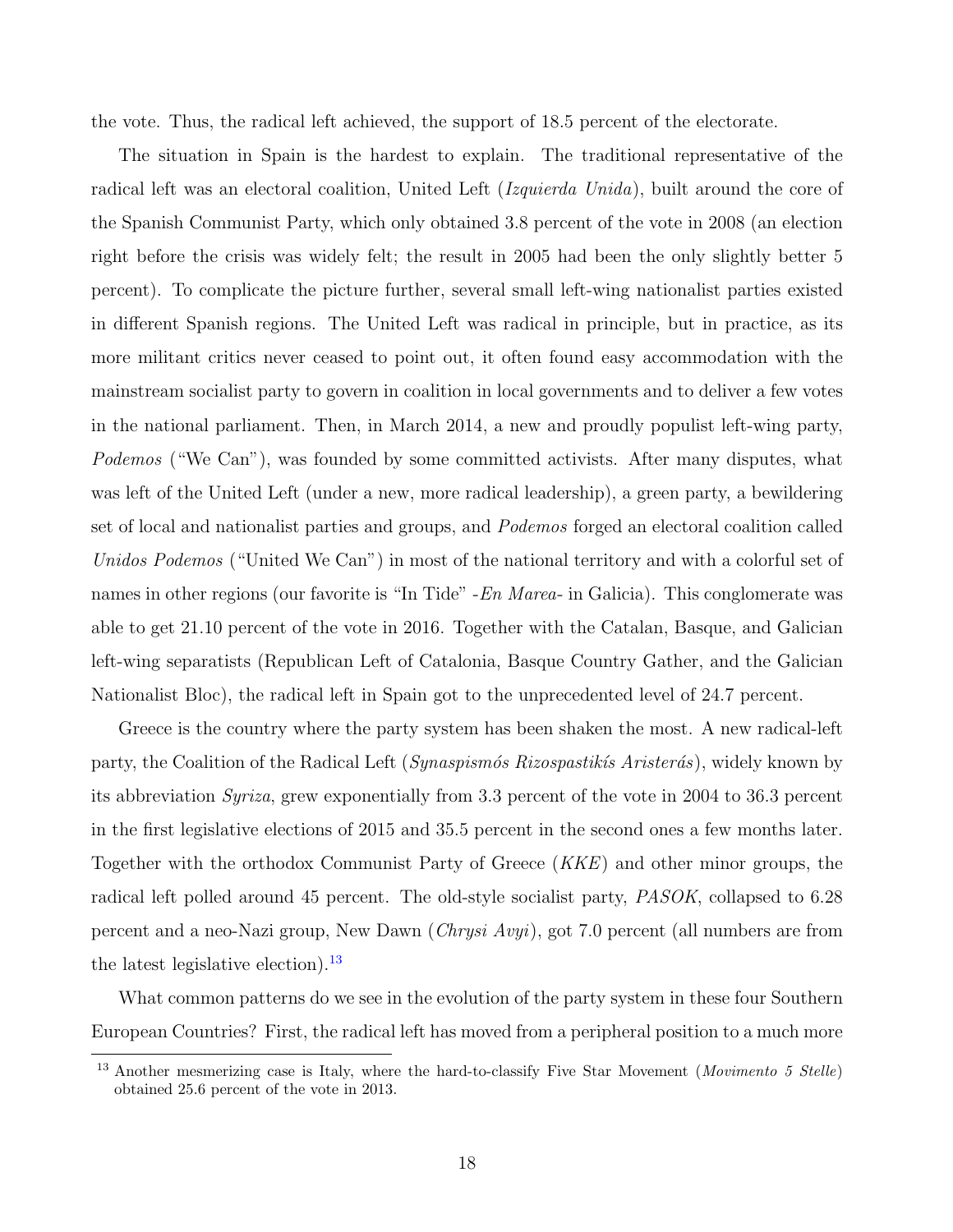pivotal role, reaching power in Greece and deeply altering the arithmetic of feasible coalition governments in the other three countries. Moreover, the key players among the radical left are relative newcomers (Podemos, Syriza, Bloco de Esquerda and, in some sense,  $Sinn Féin$ ), with new organizational and strategic priorities.

Second, the main electoral losers of the crisis have been the mainstream social democratic parties. From a central position in the political game, the Greek socialists have been marginalized to a minor role, the Spanish socialists have recently obtained their worst results since the return of democracy, and the Irish Labour Party has seen its always small weight reduced even further. Only the Portuguese socialists seem to have weathered the storm with success.

Third, the mainstream conservative parties have shown a considerable level of resilience. The People's Party in Spain is bound to remain in power for the foreseeable future, New Democracy is leading the polls in Greece as of summer 2017, Fine Gael is running the government in Ireland (with Fianna Fáil being either first or second in opinion polls), and even in Portugal the Partido Social Democrata and the Centro Democrático e Social-Partido Popular are a credible electoral alternative to the ruling socialist party.

Fourth, the extreme right has been nearly absent from the new electoral map. No extreme right-wing party has achieved an electoral breakthrough in Ireland, Portugal, or Spain. Only in Greece, New Dawn has reached 7 percent of the votes and, despite the boisterousness of its leaders, remains isolated from the mainstream.<sup>[14](#page-18-0)</sup>

#### <span id="page-18-1"></span>6.2 Northern Europe

The evolution of the party systems in Northern European countries has been, except in France, less dramatic than in the south, although the landscape might change during the next couple of years. Political change follows its own calendar, deeply influenced by the election cycle.

In Germany, the biggest economy of the euro area, the 2013 German federal election yielded a conventional Bundestag. The Christian Democrats were only 5 seats short of a majority and the radical left of Die Linke were stuck at 8.6 percent. However, in 2016, Alternative for

<span id="page-18-0"></span><sup>&</sup>lt;sup>14</sup> Even in Italy, with an older tradition of extreme-right parties, the Lega Nord, a Northern Italian semiseparatist group, has fallen from 4.6 percent (2006) to 4.1 percent (2013) and the Fratelli d'Italia-Alleanza Nazionale, a hard-core group of national conservatives and descendants from the old fascist party, have gone from 12.3 percent (2006) to 2.0 percent (2013).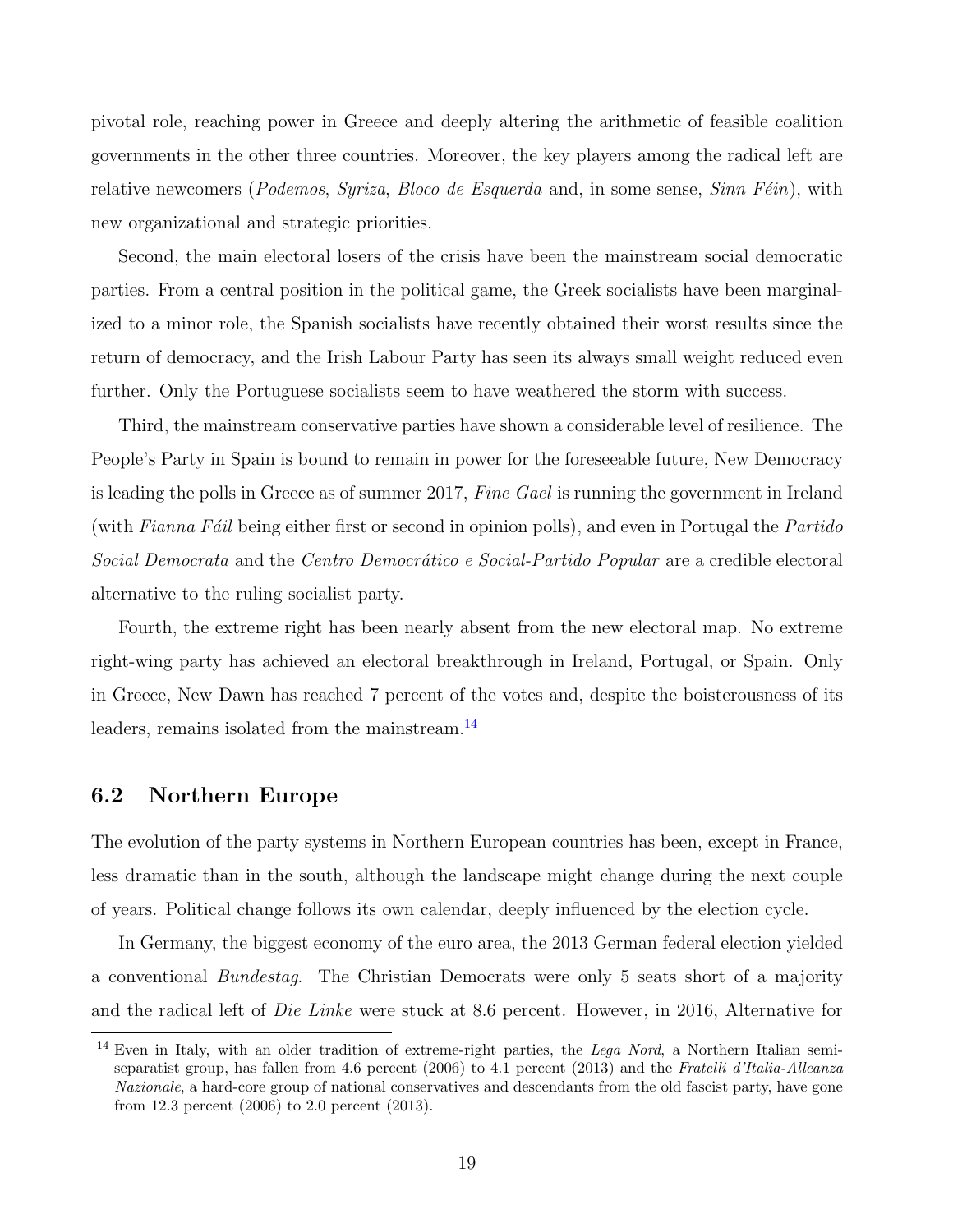Germany (*Alternative für Deutschland*, a national conservative and eurosceptic party) did well in several state elections (from 12.6 percent in Rhineland-Palatinate to 24.3 percent in Saxony-Anhalt). Although its performance in recent months has been poorer (in the May 2017 elections in North Rhine-Westphalia, the most populous state in the Federal Republic, Alternative for Germany only got 7.4 percent of the vote), opinion polls still suggest that after the 2017 federal elections, Germany will have a significant, openly right-wing party in the Bundestag for the first time since the end of World War II.

In France, the leader of the National Front (*Front National*), Marine Le Pen, qualified for the run-off of the 2017 presidential election. In the run-off, she obtained a new record for her party: 33.9 percent of the votes. However, the surprising eruption of Emmanuel Macron and his centrist party "The Republic Onwards!" (La République En Marche!) has dramatically altered the electoral map, destroyed the French Socialist Party (reduced to 7.4 percent of the vote in the subsequent legislative election), crushed the hopes of the traditional right, and left the National Front disoriented.

Among the smaller countries, the extreme-right has gained votes in the Netherlands (the Freedom Party, Partij voor de Vrijheid), Austria (the Freedom Party of Austria, Freiheitliche Partei Österreichs), and Finland (Finns Party, Perussuomalaiset). In comparison, in Belgium, the party system has been much more stable. The surge of the New Flemish Alliance (Nieuw-Vlaamse Alliantie) has much more to do with realignments within the Flemish nationalism than with the euro.

What common patterns do we see in the evolution of the party system of these Northern European countries? Nearly the mirror image than the patterns we described in the previous section in Southern Europe.

First, there has been no improvement in the situation of the radical left, except partially in France. Die Linke in Germany or the Socialist Party (Socialistische Partij) in the Netherlands are still minor parties without real influence. The radical left plays next to no electoral role in Belgium and Austria, and the Left Alliance (Vasemmistoliitto) in Finland continues its longrun electoral twilight. In France, the collapse of the Socialist Party has allowed the surge of Indomitable France (La France Insoumise), with 11 percent of the votes in the first round of the legislative election, but this percentage is not much higher than what the extreme left achieved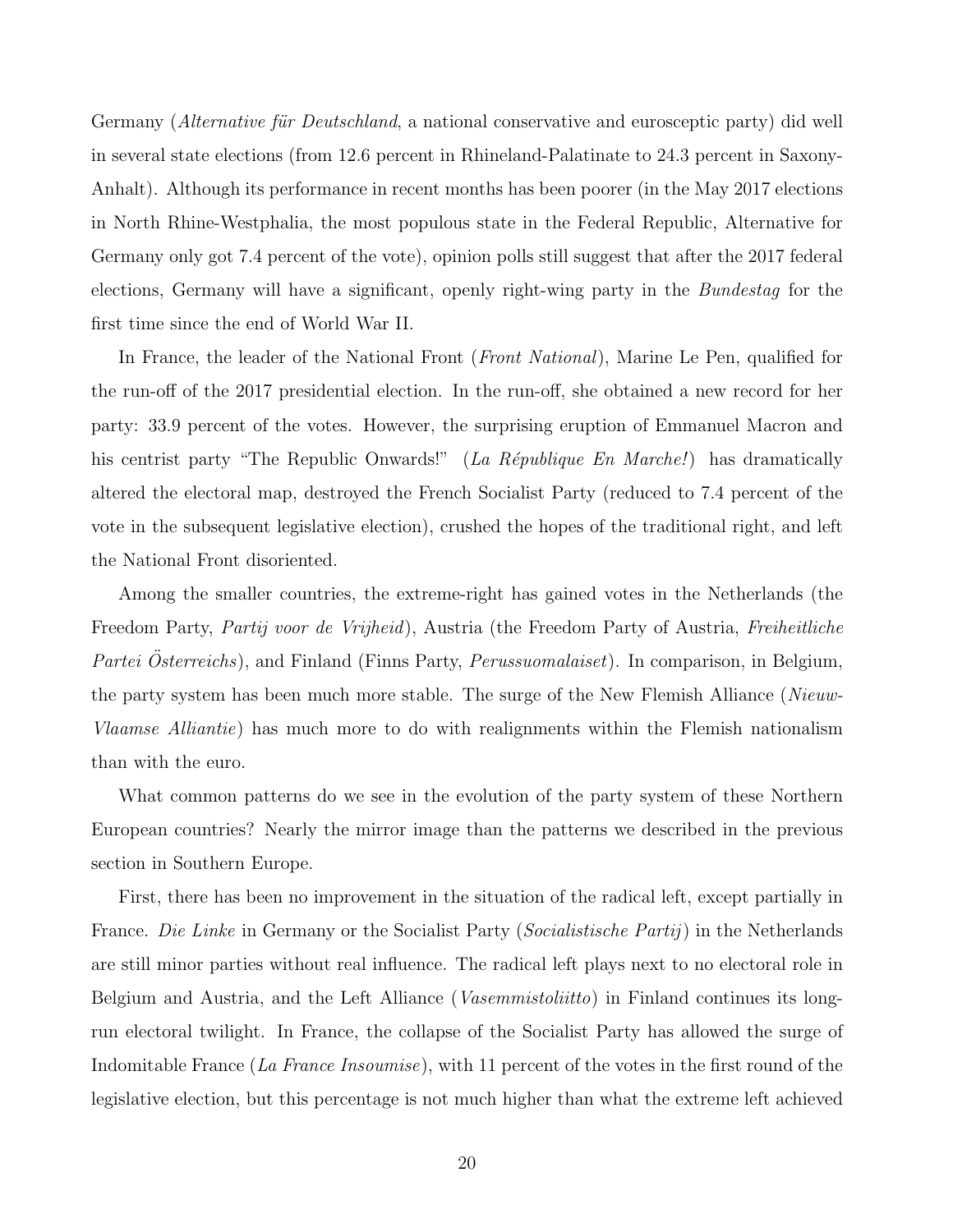in the past. $15$ 

Second, besides the French and Dutch socialist parties, the main electoral losers of the crisis have been in the mainstream right wing: the Christian Democrats in several state elections in Germany, the Gaullists in France, the Dutch Christian Democrats (Christen Democratisch *Appèl*, which went from being the biggest party in the Netherlands with 26.5 percent of the vote in 2006 to being the fourth party with only 12.4 percent in 2017), and the Austrian Christian Democrats (*Osterreichische Volkspartei*).<sup>[16](#page-20-1)</sup>

Third, in contrast, mainstream social democrats have weathered the crisis much better, except in France and the Netherlands.

Fourth, the national conservatives have considerably improved their stand. The Finns Party is part of the Sipilä Cabinet in Finland and, as we mentioned above, they may become important players in Germany in future electoral cycles.

## 7 New parties: an interpretation

What mechanisms account for the empirical observations regarding party systems documented in Sections [6.1](#page-15-0) and [6.2?](#page-18-1) Our hypothesis is that the new party systems reflect a changed set of economic constituencies created, to a large extent, by the euro. The fractures in the political order of the different countries in the Eurozone mirror those of earlier times. The tenuous European consensus that animates the 25 years between Mitterrand's U-turn in 1983 and the onset of the crisis in 2007 was sustained by the remarkable drop in nominal interest rates and the more benign economic conditions that followed the oil shocks of the 1970s. The severity of the euro crisis has loosened the stitches that were so skillfully sewn in the 1980s.

Matters related to exchange rate and price stability are always about redistributive policies. The welfare state of the Southern European countries, with their generous benefits, has created a

<span id="page-20-0"></span><sup>&</sup>lt;sup>15</sup> In several of these countries, there are successful green parties (*Bündnis 90/Die Grünen* in Germany, *Groen* Links in the Netherlands, De Vlaamse Groenen and Écologistes in Belgium, Die Grünen in Austria, and Vihreä Liitto in Finland). But we are far from the days in the early 1980s where green parties challenged the establishment. Nowadays, green parties are the electoral vehicle of highly educated, progressive urban middle classes with rather limited revolutionary aspirations.

<span id="page-20-1"></span><sup>&</sup>lt;sup>16</sup> We will discuss the case of the Flemish Christian democrats momentarily. The Walloon Christian democrats have survived better, although still with electoral losses and starting from a much smaller basis.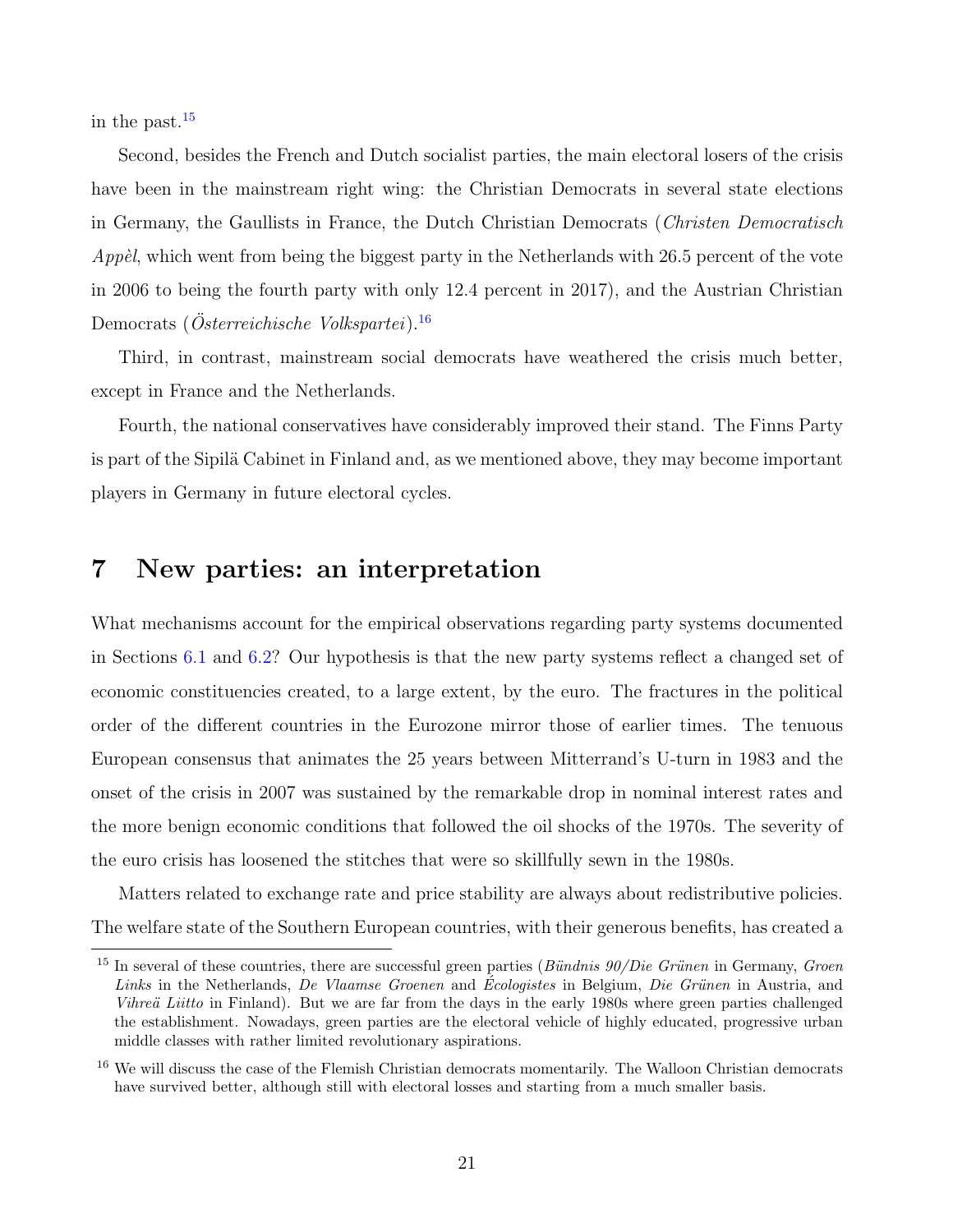constituency for price stability and the support for the euro remains high among those favored by it. Seniors and other recipients of benefits understand that abandonment of the single currency can only come at the expense of the real value of their claims. Instead, low-skill, younger voters and public sector workers with diminished expectations and who are unlikely to enjoy the generous social benefits when they retire want the "deck of cards" reshuffled. These voters would benefit from expansionary fiscal policies and a write-off of existing debts. In the Spanish case of *Podemos*, the over-representation among its leaders of nurses, teachers, and junior university faculty is noticeable. These public workers, particularly in the lower and middle ranges, view with concern a new "normal" of tight government deficits required to maintain the euro and to service the debt.

This split mostly affects the left. The social democrats were to some extent the architects of the European consensus on currency matters and, thus, cannot serve as a political vehicle for the disaffection with the monetary union and its unpleasant consequences. Pointedly, much of the rhetoric of parties such as Podemos in Spain or Syriza in Greece is precisely about the grievances with the old compromises of the left in the challenging political environment of the late 1970s and early 1980s.

The pressure of the sudden real adjustment that was required of Greece, Spain, or Portugal is easing. These countries are, after all, market economies and rigid as they may be, their internal prices eventually drop and markets clear. Growth has resumed and unemployment is trending down; housing prices have recovered somewhat. The tension of the early years of the crisis that propelled these new parties to the forefront of political life is no longer there. Thus, a possible euro breakup is not the urgent matter that it was in 2011 and 2012. But the diminished expectations remain, mostly driven by low wages and a reduced capacity to accumulate wealth. In particular, wages and prices in the non-tradable sector bear the brunt of the adjustment to address the enormous external liabilities accumulated by these countries. These diminished expectations will remain a source of support for the new left parties in the years to come.

It is here that Italy remains in a unique position. The reason is that its external liabilities were never as large as those of Spain and Greece. As a result, the sudden adjustment that was required of these two countries was not required of Italy. And because the Italian adjustment remains to be undertaken, the pressure to abandon the euro in this country remains much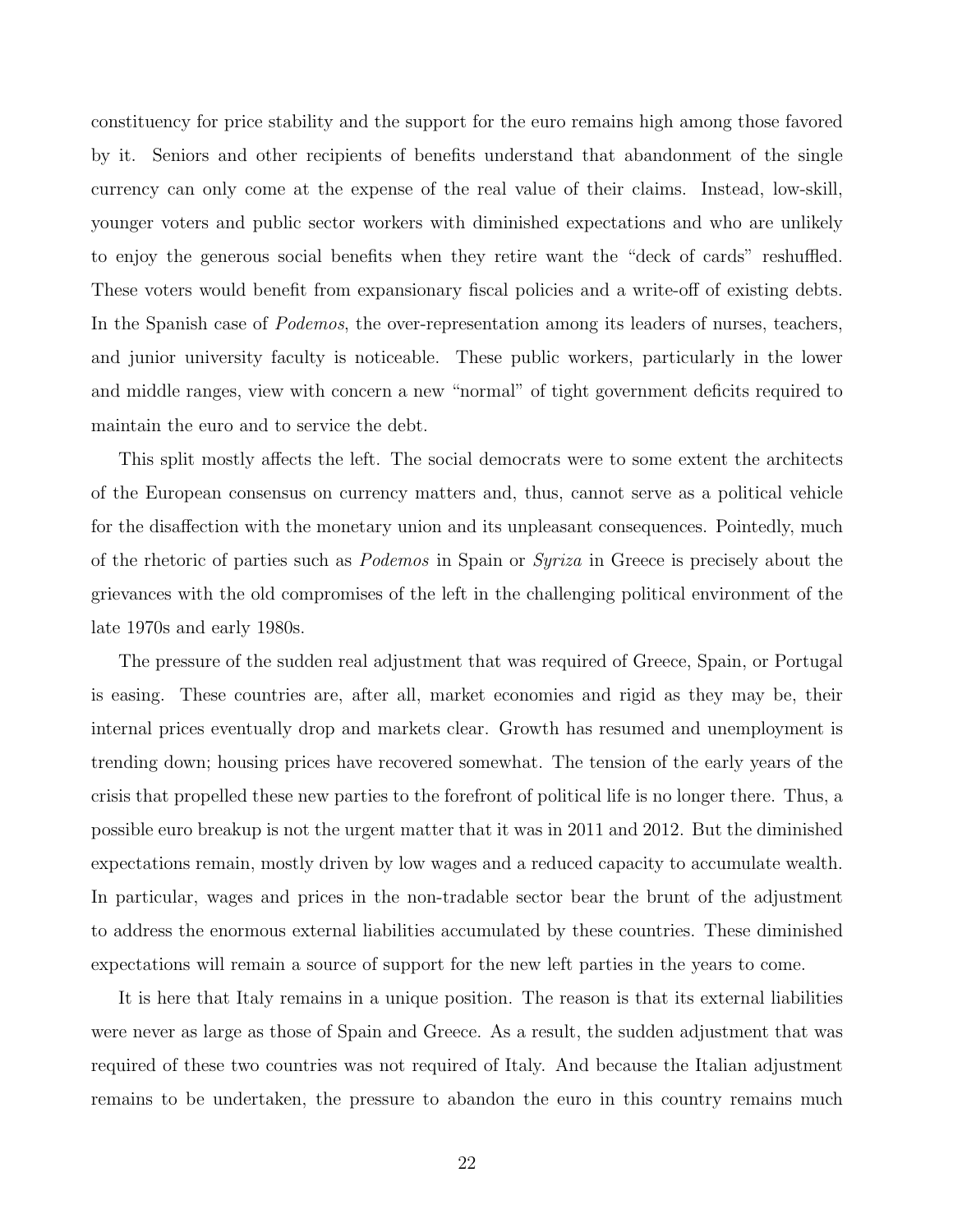more intense [\(Roth, Jonung, and Nowak-Lehmann,](#page-26-6) [2016\)](#page-26-6). Support for the euro in Italy has consistently fallen whereas it has stabilized or even slightly increased in the other Southern European countries. The impeccable logic of the monetary union has reasserted itself, but the fragmentation of the political left is likely to remain in place for the foreseeable future.

The success of extreme-right parties in the north is fueled in large part by the resentment about fiscal transfers to Southern Europe and the possibility of even larger transfers in the future (although opposition to immigration from outside the euro area is also a central factor). Thus, the weakness of left-wing mainstream parties in the south and the weakness of right-wing mainstream parties in the north are the mirror image of the same phenomenon: the position of each country in the debtor and fiscal transfers within the euro area.

Our hypothesis is not entirely deterministic. It depends on the arrival of a financial crisis, and the concrete form that the change in party systems takes depends on the preconditions of each country and shocks such as the presence of a charismatic new leader. Our theory predicts patterns of behavior (technically, a probability distribution), not a precise accounting of each national experience.

Financial crises are often accompanied by a strong weakening of political legitimacy. This may be due to the obvious redistributive aspects of these crises and the subsequent bailouts (in comparison, for example, with more plain vanilla business cycle fluctuations) or by the perception that these financial crises are avoidable (see the evidence in [Funke, Schularick, and](#page-25-10) [Trebesch,](#page-25-10) [2015,](#page-25-10) of political radicalization and fragmentation after financial crises, but not after regular recessions). Financial crises are, then, moments in which we tend to observe political realignments where historical compromises are revisited, either explicitly or implicitly, and where historical memory, social structure, and economic interest interact to generate a new " $regime."17$  $regime."17$ 

For example, in Ireland,  $Sinn F\acute{e}in$  represents those in favor of an Ireland of 32 counties,

<span id="page-22-0"></span><sup>&</sup>lt;sup>17</sup> Our interpretation is heavily influenced by [Luebbert](#page-26-7) [\(1991\)](#page-26-7), who argued that the way party systems were reconfigured in interwar Europe responded to the underlying social structures. In the United Kingdom, France, Belgium, and the Netherlands, middle classes were sufficiently strong that they could absorb the shocks of the period (France being the most problematic case and also the country with the weakest middle classes of the group). In Germany or Italy, the middle classes were weaker, and they aligned themselves with agricultural landowners and traditional elites to violently defeat the workers' parties by adopting fascist regimes. In Scandinavian countries, the workers and farmers forged an alliance that guaranteed social democratic dominance for decades.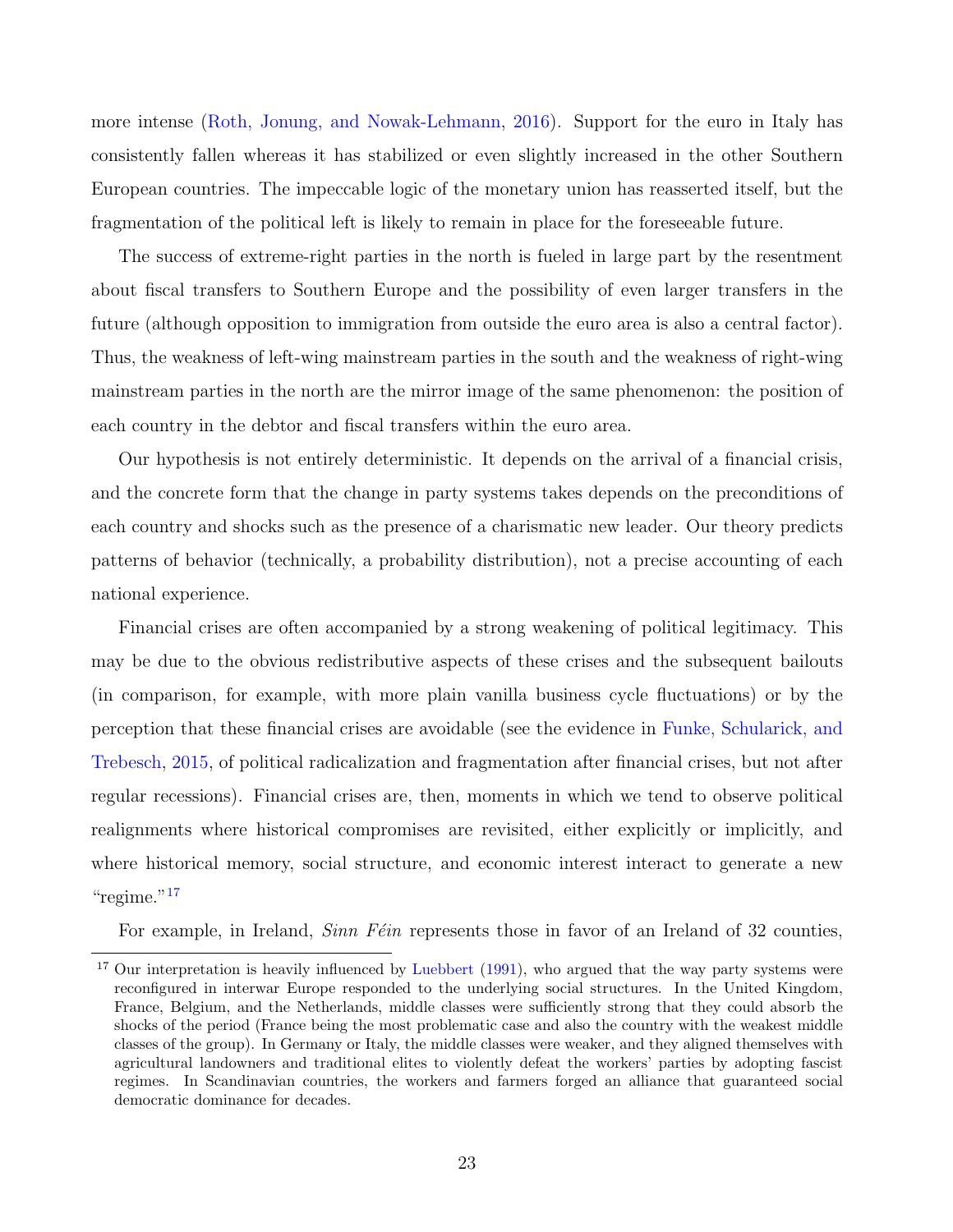not of 26, and voters seeking a socialist alternative to the conservative structures created after independence. In Portugal, *Bloco de Esquerda* revives the spirit of the failed coup d'état of November 25, 1975 (*Golpe de 25 de Novembro de 1975*) and the promise of a socialist Portugal. In Spain, Unidos Podemos has challenged the constitutional consensus (consenso constitucional) of 1978. In their view, many of the current problems of Spain come from the lack of a clear rupture with the Francoist regime during the transition to democracy from 1976 to 1979. Finally, in Greece, Syriza borrows much of its historical pageantry from the civil war and the provisional democratic government (*Prosoriní Dimokratikí Kyvérnisi*) that lost the conflict.

In Germany, Alternative for Germany revisits the commitment of the Federal Republic to unlimited European integration around which Konrad Adenauer organized reconstruction. The euroscepticism of Alternative for Germany links itself with a historical thread of national conservatism in the German-speaking world that never disappeared; it just went underground. The euro crisis allowed it to resurface.

Finally, the National Front in France is the heir to the forces behind the Vichy regime and, even before that, of *Action Française* and legitimism. Even if draped with the flag of republican values as a battering ram against emigrants, the National Front embodies all the forces in French life that never fully accepted the revolutionary inheritance from the 19th century.

Conversely, this framework also explains why we do not see successful extreme-right parties in the south of Europe or successful radical-left parties in the north of Europe. The memory of the right-wing dictatorships of the second half of the 20th century is still sufficiently strong to prevent the electoral success of these parties (except in Greece, where the secular animosity against its Middle East neighbors helps to fuel a virulent anti-immigration Gestalt). And radical-left parties have little appeal in countries such as Germany that are large holders of debt. It is hard to rally against "capitalists" when your electorate is composed of bond-holders.

Of course, many other forces are at play in the evolution of the party system. We mentioned in the introduction how the rapid secularization of European societies over the last three decades must have played a role in the sharp negative trend of Christian democratic parties. In the Netherlands, the Christian democrats have gone from dominance to minority and, in Flanders, their hegemony has been destroyed by the New Flemish Alliance, more nationalist, more promarket, and more secular. Christian democrat parties in Germany and Austria face the ghost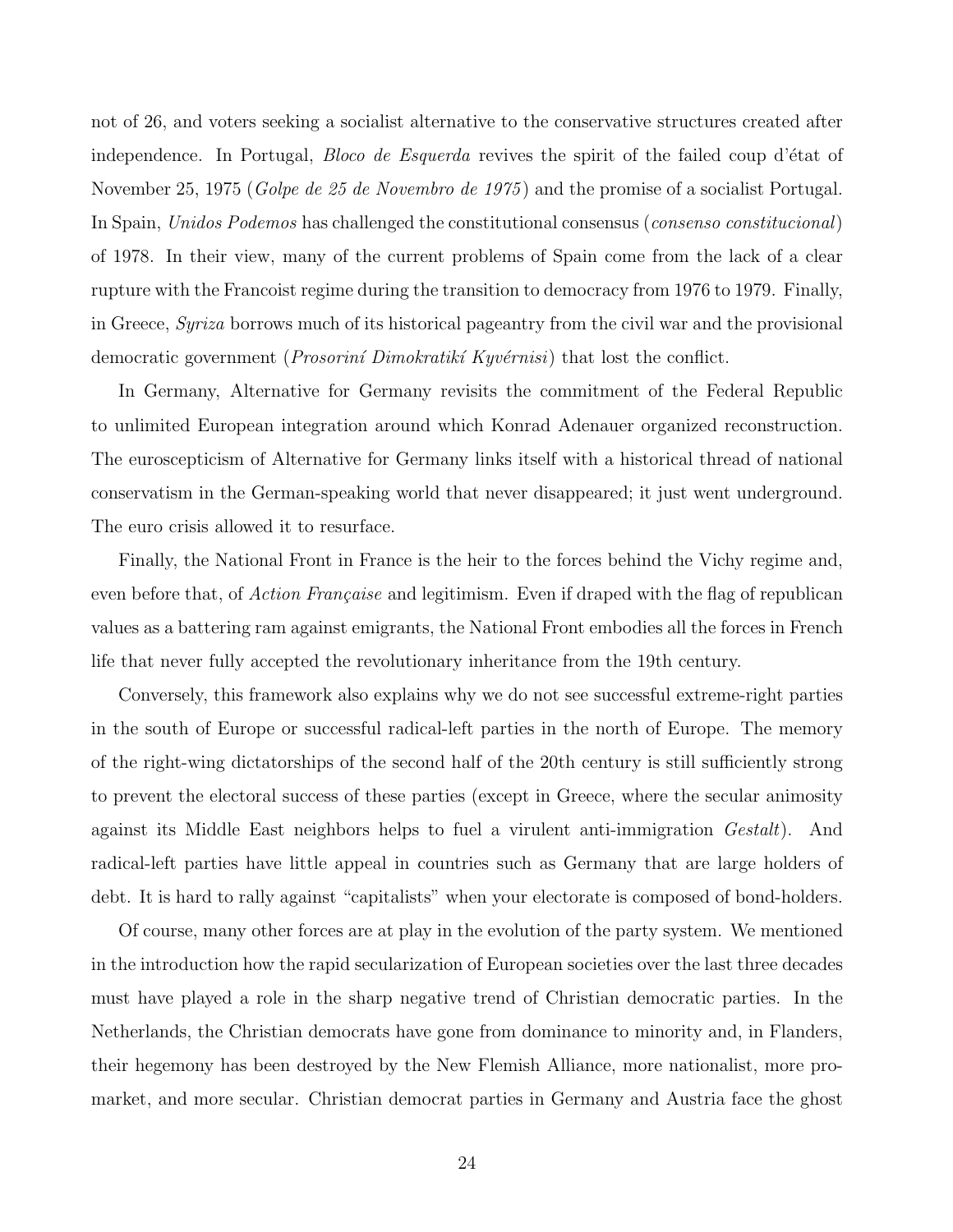of a negative electoral trend lurking behind them. It is not a surprise, perhaps, that in Southern Europe, where the new right-wing parties that appeared after the fall of the dictatorships were not openly Christian democrats (New Democracy in Greece or the People's Party in Spain, while including some Christian democratic cadres, were more traditional conservative parties) have resisted better the caprices of the crisis. Similarly, the disappearance of traditional unions and manufacturing jobs has damaged the fortunes of social democratic parties, which cannot any longer appeal to class solidarity to sell tough economic adjustment programs whose benefits would only be seen in the future.

But the euro crisis has been the catalyst of change. For example, if economic prosperity had continued, one could have seen the gradual electoral substitution of Christian democratic parties by secular liberal-conservative parties (as the VVD in the Netherlands or the Venstre in Denmark seemed to be doing during the early 2000s) and the growth of green/social liberal parties as an alternative to social democratic parties (such as the Bündnis  $90/Die$  Grünen in Germany or the Democraten 66 in the Netherlands). None of these parties would have fundamentally challenged the constitutional arrangements of postwar Europe. Instead, they would have preferred to evolve them to reflect new social and economic circumstances. In fact, in Spain, part of that substitution has occurred in the last two elections with a new liberal party, Citizens (Citizens) committed to the European integration and "The Republic Onwards!" in France can play a similar role if it survives in the middle run (French political parties are notoriously fickle in names and incarnations).

Now, in contrast, we are in a situation where the future of the euro might be in danger because the party systems that created it no longer exist. There is a non-trivial possibility that, sooner or later, one the new radical parties will reach power in a central country of the euro area and that, by design or accident, a major crisis will lead to the collapse of the euro.<sup>[18](#page-24-0)</sup> Political parties are endogenous and changing a central piece of economic policy is bound to change them as well.

<span id="page-24-0"></span><sup>&</sup>lt;sup>18</sup> A more positive interpretation is that even these apparently more radical parties would find, as Syriza did in Greece, that their degrees of freedom are limited. Perhaps voters support more radical parties precisely because they understand that their policies cannot be implemented, but they want the political system to reflect part of their preferences. See, for a similar idea, [Acemoglu, Egorov, and Sonin](#page-25-11) [\(2013\)](#page-25-11).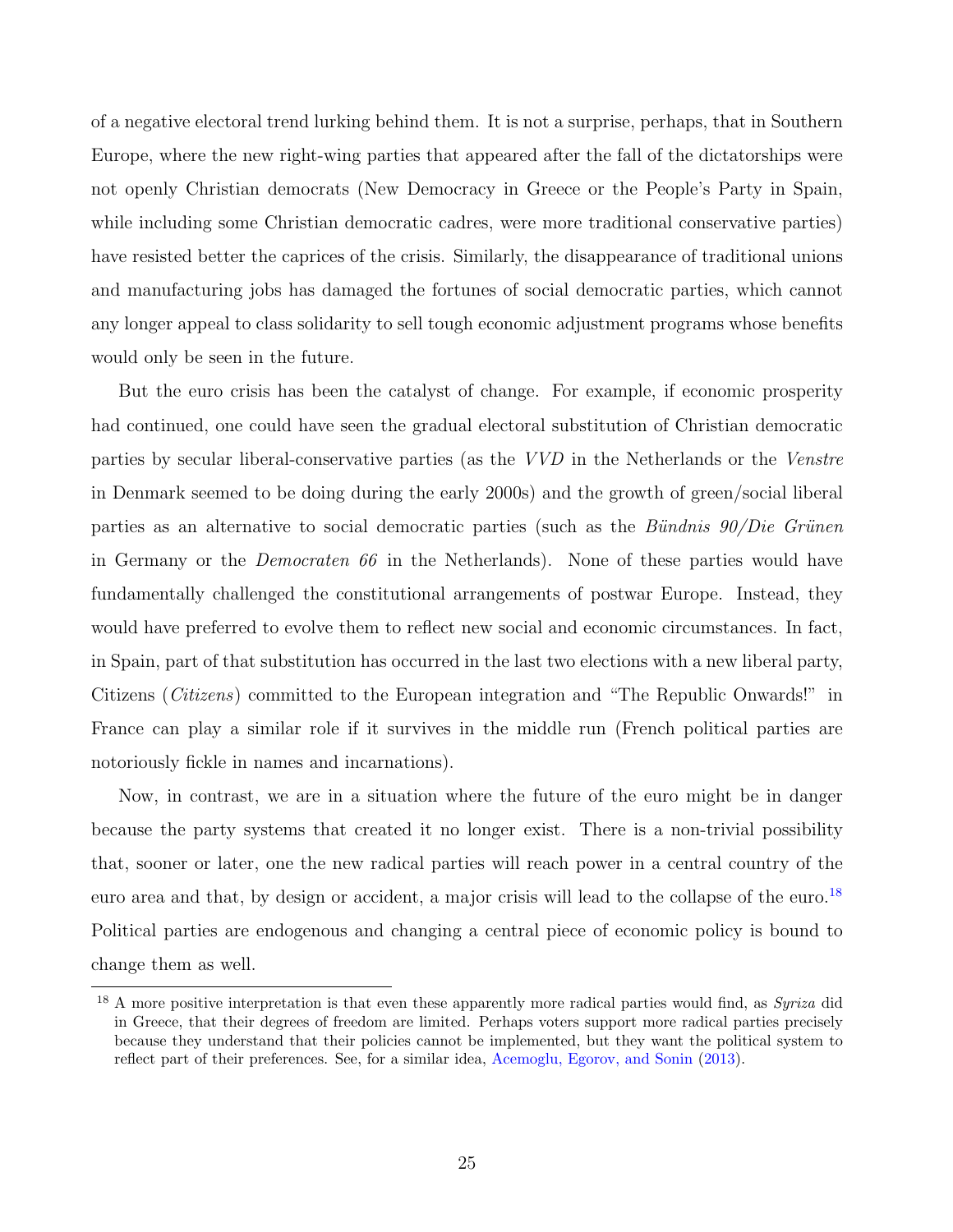# References

- <span id="page-25-11"></span>Acemoglu, D., G. Egorov, and K. Sonin (2013): "A Political Theory of Populism," Quarterly Journal of Economics, 128(2), 771–805.
- <span id="page-25-1"></span>Beck, H. (2008): The Fateful Alliance, German Conservatives and Nazis in 1933: The Machtergreifung in a New Light. Berghahn Books.
- <span id="page-25-6"></span>BRUNNERMEIER, M. K., H. JAMES, AND J.-P. LANDAU (2016): The Euro and the Battle of Ideas. Princeton University Press.
- <span id="page-25-5"></span>CLIFT, B. (2002): "The political economy of the Jospin government," Modern and Contemporary France, 10(3), 325–337.
- <span id="page-25-4"></span>DRAENOS, S. (2012): Andreas Papandreou: The Making of a Greek Democrat and Political Maverick. I.B.Tauris.
- <span id="page-25-2"></span>EICHENGREEN, B. (2008): The European Economy since 1945: Coordinated Capitalism and Beyond. Princeton University Press.
- <span id="page-25-8"></span>FELDSTEIN, M. (1997): "The Political Economy of the European Economic and Monetary Union: Political Sources of an Economic Liability," Journal of Economic Perspectives, 11(4), 23–42.
- <span id="page-25-7"></span>FERNÁNDEZ-VILLAVERDE, J., L. GARICANO, AND T. SANTOS (2013): "Political Credit Cycles: The Case of the Eurozone," Journal of Economic Perspectives, 27(3), 145–66.
- <span id="page-25-9"></span>FRIEDMAN, M. (1997): "The Euro: Monetary Unity To Political Disunity?," Project Syndicate.
- <span id="page-25-10"></span>Funke, M., M. Schularick, and C. Trebesch (2015): "Going to Extremes: Politics after Financial Crises, 1870-2014," CESifo Working Paper Series 5553, CESifo Group Munich.
- <span id="page-25-3"></span>GROB-FITZGIBBON, B. (2016): Continental Drift: Britain and Europe from the End of Empire to the Rise of Euroscepticism. Cambridge University Press.
- <span id="page-25-0"></span>HERTZMAN, L. (1963): DNVP: Right-Wing Opposition in the Weimar Republic, 1918-1924. University of Nebraska Press.